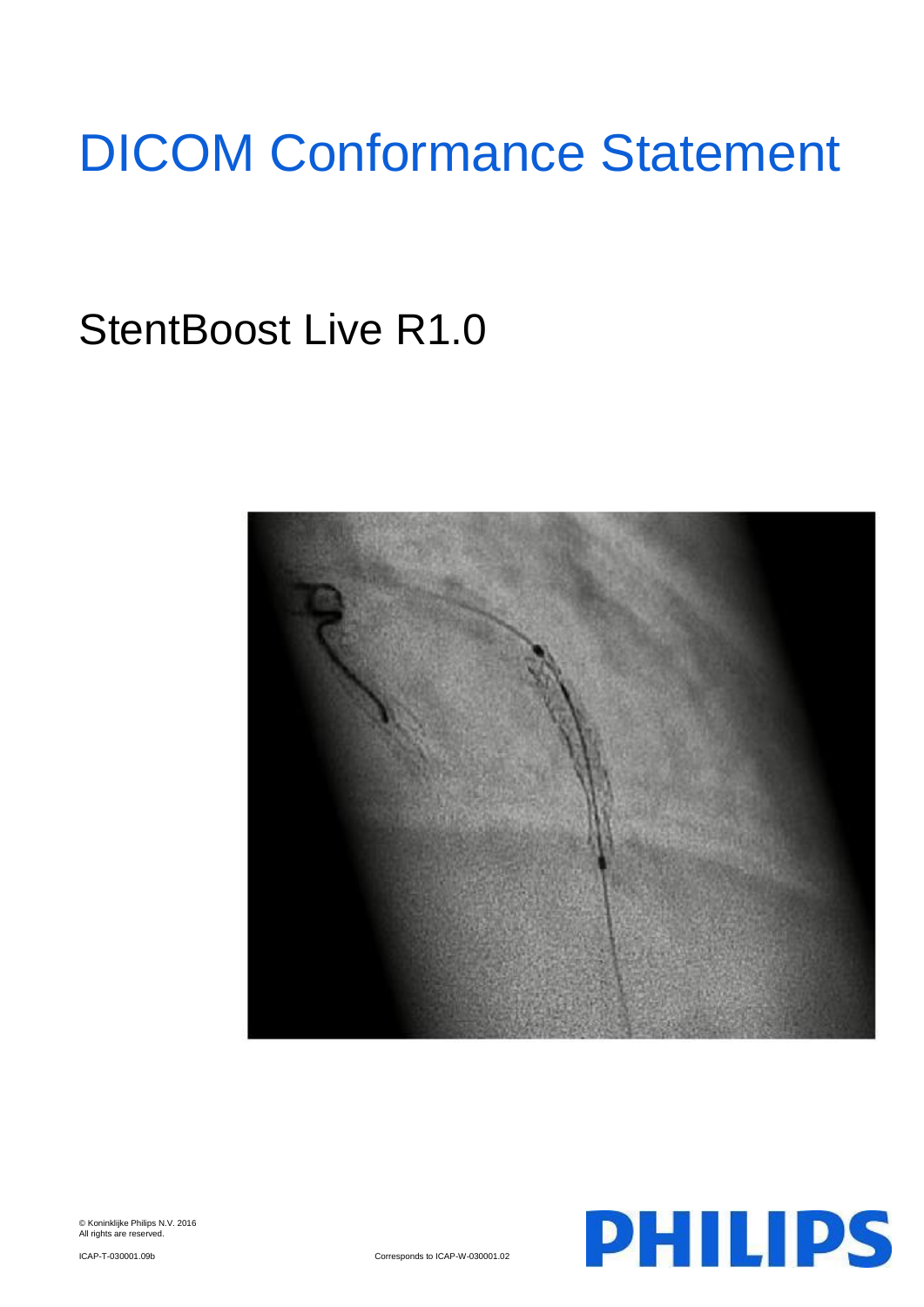**Issued by:** Philips Healthcare

P.O. Box 10.000 5680 DA Best The Netherlands

Email: [dicom@philips.com](mailto:dicom@philips.com) Internet[: http://www.healthcare.philips.com/main/about/connectivity](http://www.healthcare.philips.com/main/about/connectivity)

Document Number: ICAP-PF.0025612 Date: 29-September-2016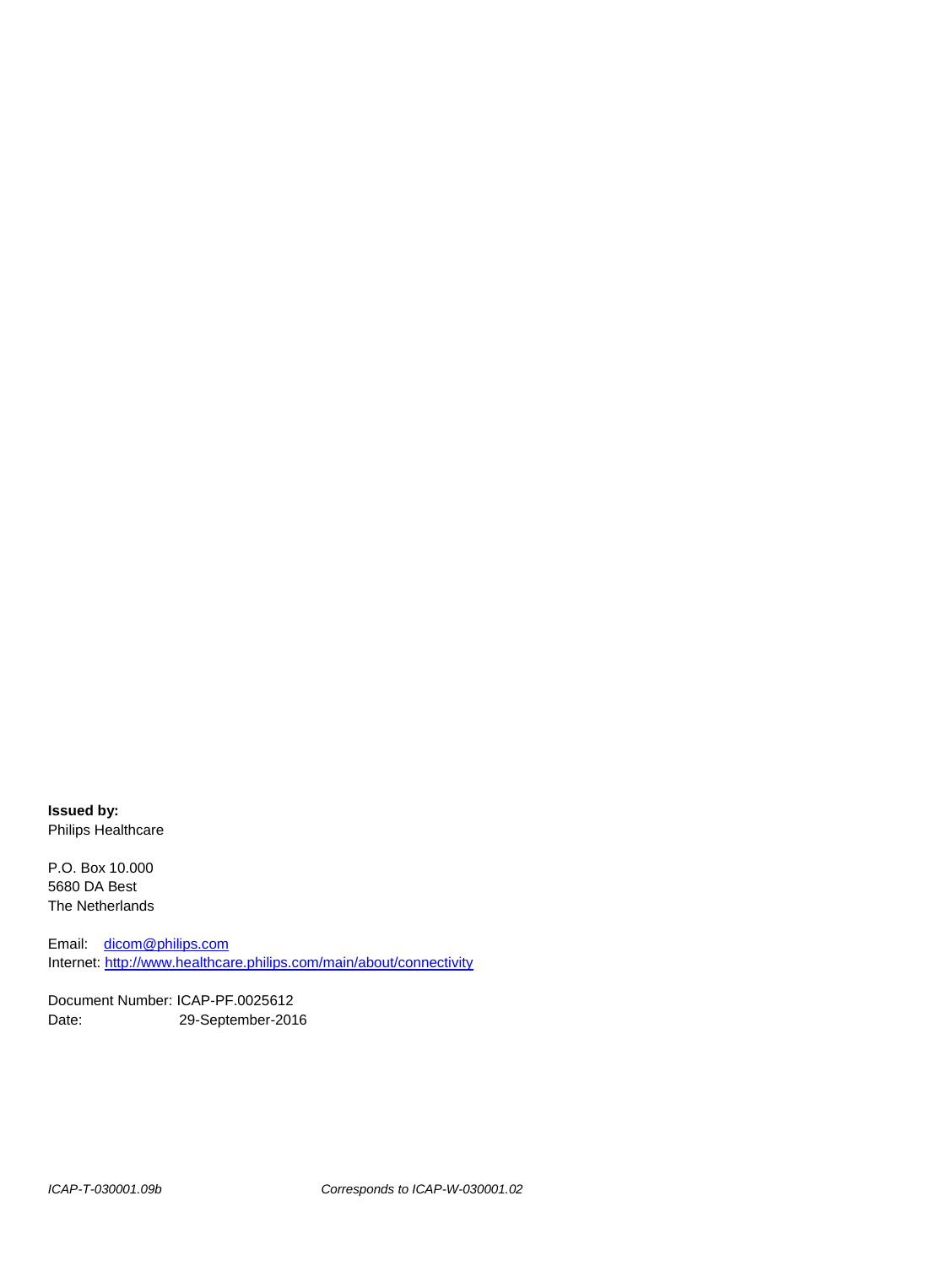# <span id="page-2-0"></span>**1. DICOM Conformance Statement Overview**

StentBoost Live is a software medical device intended to provide enhanced visualization of stents in coronary vessels. StentBoost Live is to be used in combination with a Philips Interventional X-ray system.

StentBoost Live provides the clinical user with the possibility to create a DICOM compatible snapshot movies, which is automatically archived on the configured PACS after creation.

The StentBoost Live supports the following DICOM functionality:

Secure DICOM transfers: secure transfer of DICOM data between the clinical product and other DICOM compliant devices on the network. The data is sent as a DICOM compatible SC Image, Single Frame for snapshots and MSC Multiframe capture for movies.



**Figure 1: StentBoost Live system context regarding DICOM connectivity interfaces**

#### **Table 1: Network Services**

| <b>SOP Class</b>                                                |                             | User of<br><b>Service</b><br>(SCU) | <b>Provider of</b><br><b>Service</b><br>(SCP) | <b>Display</b> |  |
|-----------------------------------------------------------------|-----------------------------|------------------------------------|-----------------------------------------------|----------------|--|
| <b>UID</b><br><b>Name</b>                                       |                             |                                    |                                               |                |  |
|                                                                 | Other                       |                                    |                                               |                |  |
| <b>Verification SOP Class</b><br>1.2.840.10008.1.1              |                             | Yes                                | Yes*                                          | <b>No</b>      |  |
|                                                                 | Transfer                    |                                    |                                               |                |  |
| Multiframe True Color Secondary Capture Image Storage           | 1.2.840.10008.5.1.4.1.1.7.4 | Yes                                | <b>No</b>                                     | <b>No</b>      |  |
| Secondary Capture Image Storage SOP Class                       | 1.2.840.10008.5.1.4.1.1.7   | Yes                                | <b>No</b>                                     | <b>No</b>      |  |
| <b>Workflow Management</b>                                      |                             |                                    |                                               |                |  |
| Storage Commitment Push Model SOP Class<br>1.2.840.10008.1.20.1 |                             | Yes                                | <b>No</b>                                     | <b>No</b>      |  |

Note\*: Verification as SCP is supported only part of asynchronous storage commitment.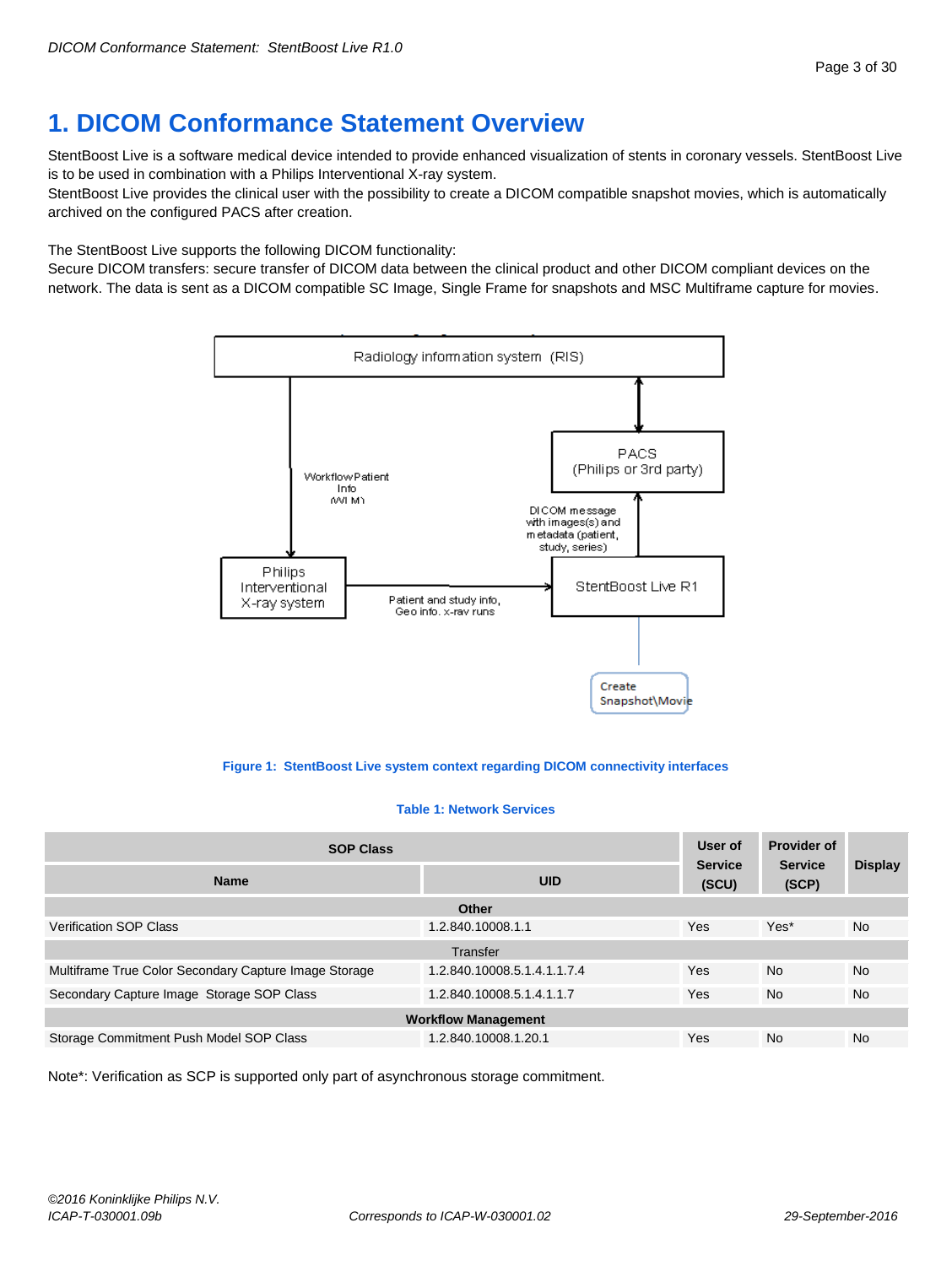# <span id="page-3-0"></span>2. Table of Contents

| 1.                     |  |
|------------------------|--|
| 2.                     |  |
| 3.                     |  |
| 3.1.                   |  |
| 3.2.                   |  |
| 3.3.                   |  |
| 3.4.                   |  |
| 3.5.                   |  |
| 4.                     |  |
| 4.1.                   |  |
| 4.1.1.                 |  |
| 4.1.2.                 |  |
| 4.1.3.                 |  |
| 4.2.                   |  |
| 4.2.1<br>$4.2.1.1$ .   |  |
|                        |  |
| 4.2.1.2.<br>4.2.1.2.1. |  |
| 4.2.1.2.2              |  |
| 4.2.1.2.3.             |  |
| 4.2.1.3.               |  |
| 4.2.1.3.1.             |  |
| 4.2.1.3.2.             |  |
| 4.2.1.3.3.             |  |
| 4.2.1.3.4.             |  |
| 4.3.                   |  |
| 4.3.1.                 |  |
| 4.3.2.                 |  |
| 4.4.                   |  |
| 4.4.1.                 |  |
| 4.4.1.1.               |  |
| 4.4.1.2.               |  |
| 4.4.2.                 |  |
| 5.                     |  |
| 6.                     |  |
| 7.                     |  |
| 7.1.                   |  |
| 7.1.1.                 |  |
| 7.1.2.                 |  |
| 7.1.3.                 |  |
| 7.1.4.                 |  |
| 7.1.5.                 |  |
| 7.1.6.                 |  |
| 7.1.7.                 |  |
| 7.1.8.                 |  |
| 7.1.9.                 |  |
| 7.2.                   |  |
| 7.3.                   |  |
| 8.                     |  |
| 8.1.                   |  |
| 8.1.1.                 |  |
| 8.1.1.1.               |  |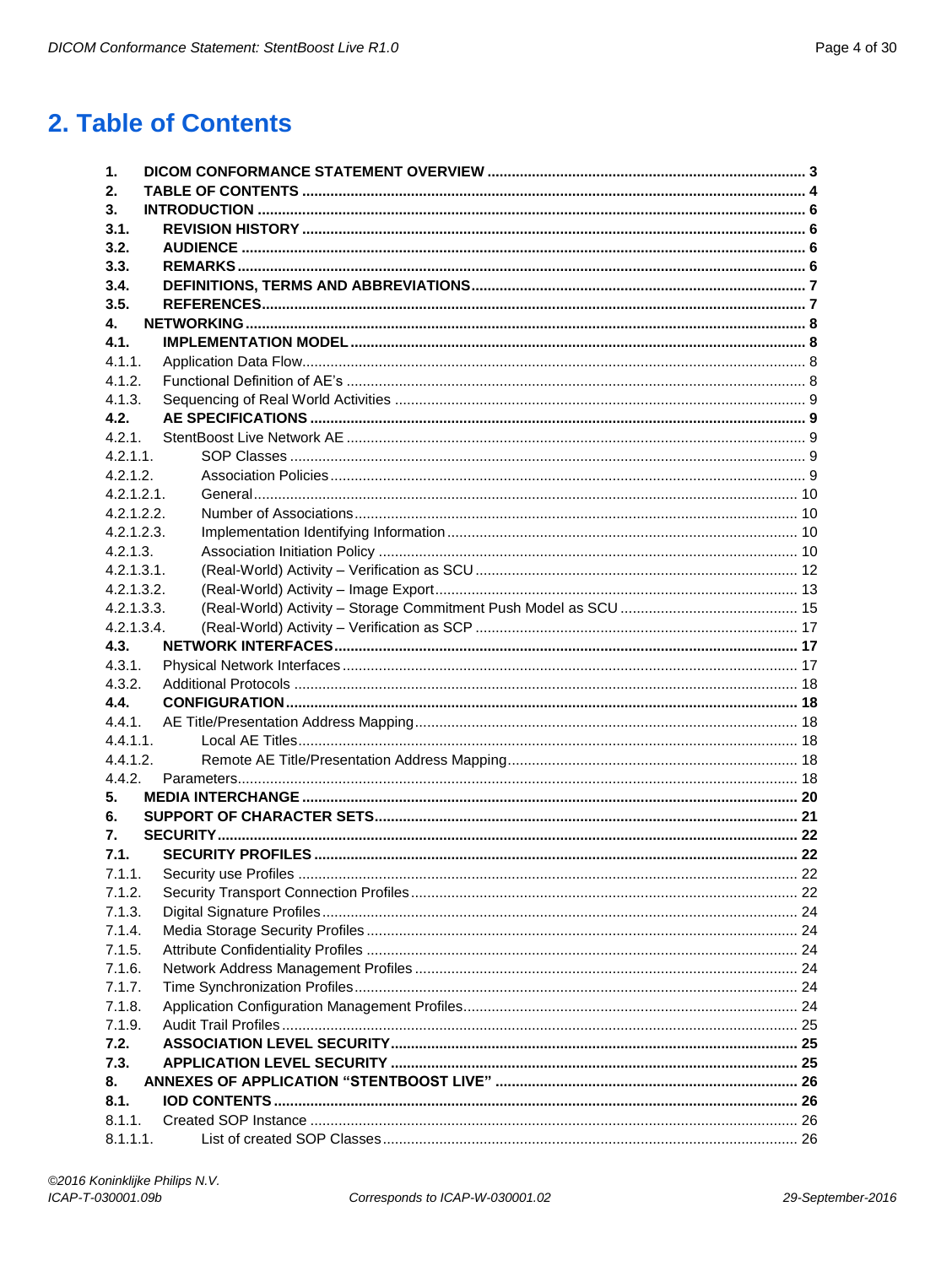| 8.1.1.2. |  |
|----------|--|
| 8.1.1.3. |  |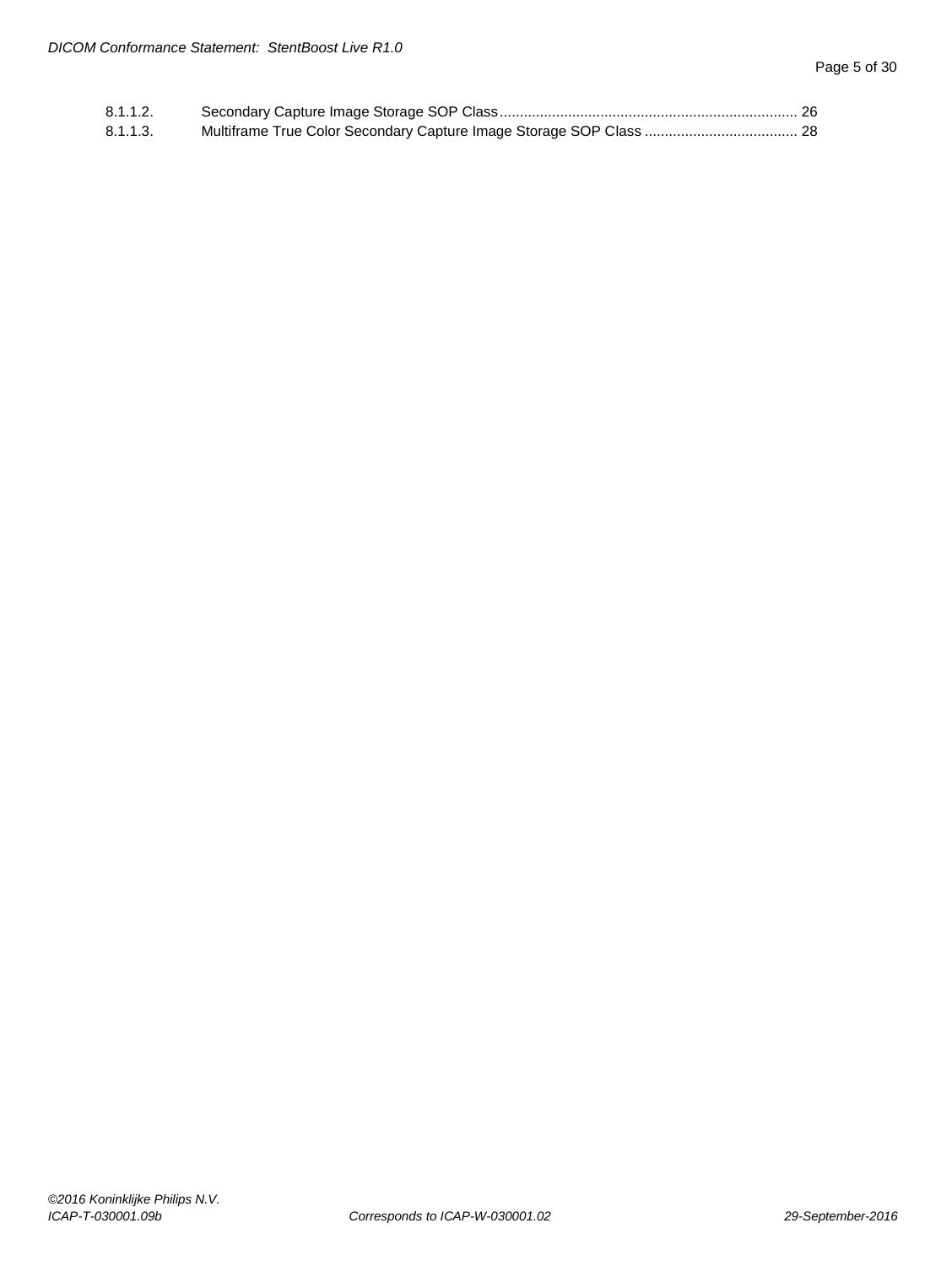# <span id="page-5-0"></span>**3. Introduction**

# <span id="page-5-1"></span>**3.1. Revision History**

The revision history provides dates and differences of the different releases.

#### **Table 2: Revision History**

| <b>Document Version</b> | Date of Issue  | <b>Status</b> | <b>Description</b>   |
|-------------------------|----------------|---------------|----------------------|
| 00                      | 29-August-2016 | Authorized    | <b>Final Version</b> |

#### <span id="page-5-2"></span>**3.2. Audience**

This Conformance Statement is intended for:

- (Potential) customers
- System integrators of medical equipment
- Marketing staff interested in system functionality
- Software designers implementing DICOM interfaces

It is assumed that the reader is familiar with the DICOM standard.

# <span id="page-5-3"></span>**3.3. Remarks**

The DICOM Conformance Statement is contained in chapter 4 through 8 and follows the contents and structuring requirements of DICOM PS 3.2.

This DICOM Conformance Statement by itself does not guarantee successful interoperability of Philips equipment with non-Philips equipment. The user (or user's agent) should be aware of the following issues:

#### **Interoperability**

Interoperability refers to the ability of application functions, distributed over two or more systems, to work successfully together. The integration of medical devices into an IT environment may require application functions that are not specified within the scope of DICOM. Consequently, using only the information provided by this Conformance Statement does not guarantee interoperability of Philips equipment with non-Philips equipment.

It is the user's responsibility to analyze thoroughly the application requirements and to specify a solution that integrates Philips equipment with non-Philips equipment.

#### **Validation**

Philips equipment has been carefully tested to assure that the actual implementation of the DICOM interface corresponds with this Conformance Statement.

Where Philips equipment is linked to non-Philips equipment, the first step is to compare the relevant Conformance Statements. If the Conformance Statements indicate that successful information exchange should be possible, additional validation tests will be necessary to ensure the functionality, performance, accuracy and stability of image and image related data. It is the responsibility of the user (or user's agent) to specify the appropriate test suite and to carry out the additional validation tests.

#### **New versions of the DICOM Standard**

The DICOM Standard will evolve in future to meet the user's growing requirements and to incorporate new features and technologies. Philips is actively involved in this evolution and plans to adapt its equipment to future versions of the DICOM Standard. In order to do so, Philips reserves the right to make changes to its products or to discontinue its delivery. The user should ensure that any non-Philips provider linking to Philips equipment also adapts to future versions of the DICOM Standard. If not, the incorporation of DICOM enhancements into Philips equipment may lead to loss of connectivity (in case of networking) and incompatibility (in case of media).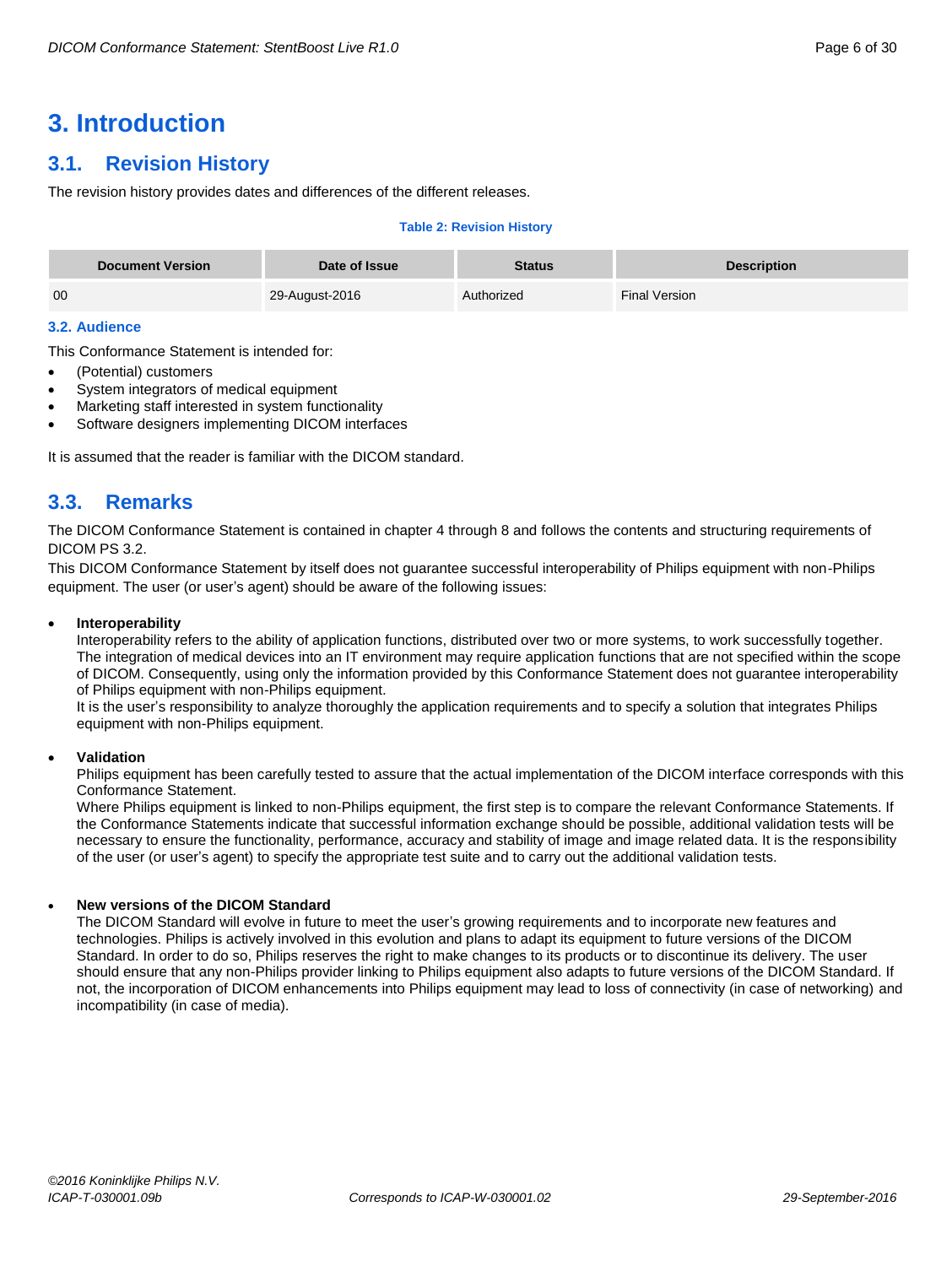# <span id="page-6-0"></span>**3.4. Definitions, Terms and Abbreviations**

#### **Table 3: Definitions, Terms and Abbreviations**

| <b>Abbreviation/Term</b> | <b>Explanation</b>                                     |
|--------------------------|--------------------------------------------------------|
| AE                       | <b>Application Entity</b>                              |
| <b>ANSI</b>              | American National Standard Institute                   |
| AP                       | <b>Application Profile</b>                             |
| fDICOM                   | Digital Imaging and Communications in Medicine         |
| <b>DIMSE</b>             | <b>DICOM Message Service Element</b>                   |
| EBE                      | DICOM Explicit VR Big Endian                           |
| <b>ELE</b>               | DICOM Explicit VR Little Endian                        |
| <b>GUI</b>               | Graphic User Interface                                 |
| <b>HIS</b>               | <b>Hospital Information System</b>                     |
| HL7                      | <b>Health Level Seven</b>                              |
| <b>ILE</b>               | DICOM Implicit VR Little Endian                        |
| <b>IOD</b>               | Information Object Definition                          |
| <b>ISIS</b>              | Information System - Imaging System                    |
| <b>NEMA</b>              | National Electrical Manufacturers Association          |
| <b>PDU</b>               | <b>Protocol Data Unit</b>                              |
| <b>RIS</b>               | Radiology Information System                           |
| <b>RWA</b>               | <b>Real-World Activity</b>                             |
| <b>SC</b>                | Secondary Capture                                      |
| <b>MFSC</b>              | Multiframe True Color Secondary Capture                |
| <b>SCM</b>               | <b>Study Component Management</b>                      |
| <b>SCP</b>               | Service Class Provider                                 |
| SCU                      | Service Class User                                     |
| <b>SOP</b>               | Service Object Pair                                    |
| <b>TCP/IP</b>            | <b>Transmission Control Protocol/Internet Protocol</b> |
| <b>UID</b>               | Unique Identifier                                      |
| <b>WLM</b>               | <b>Worklist Management</b>                             |

# <span id="page-6-1"></span>**3.5. References**

[DICOM] Digital Imaging and Communications in Medicine, Parts 1 – 20 (NEMA PS 3.1- PS 3.20), National Electrical Manufacturers Association (NEMA)

Publication Sales 1300 N. 17<sup>th</sup> Street, Suite 1752 Rosslyn, Virginia. 22209, United States of America Internet:<http://medical.nema.org/>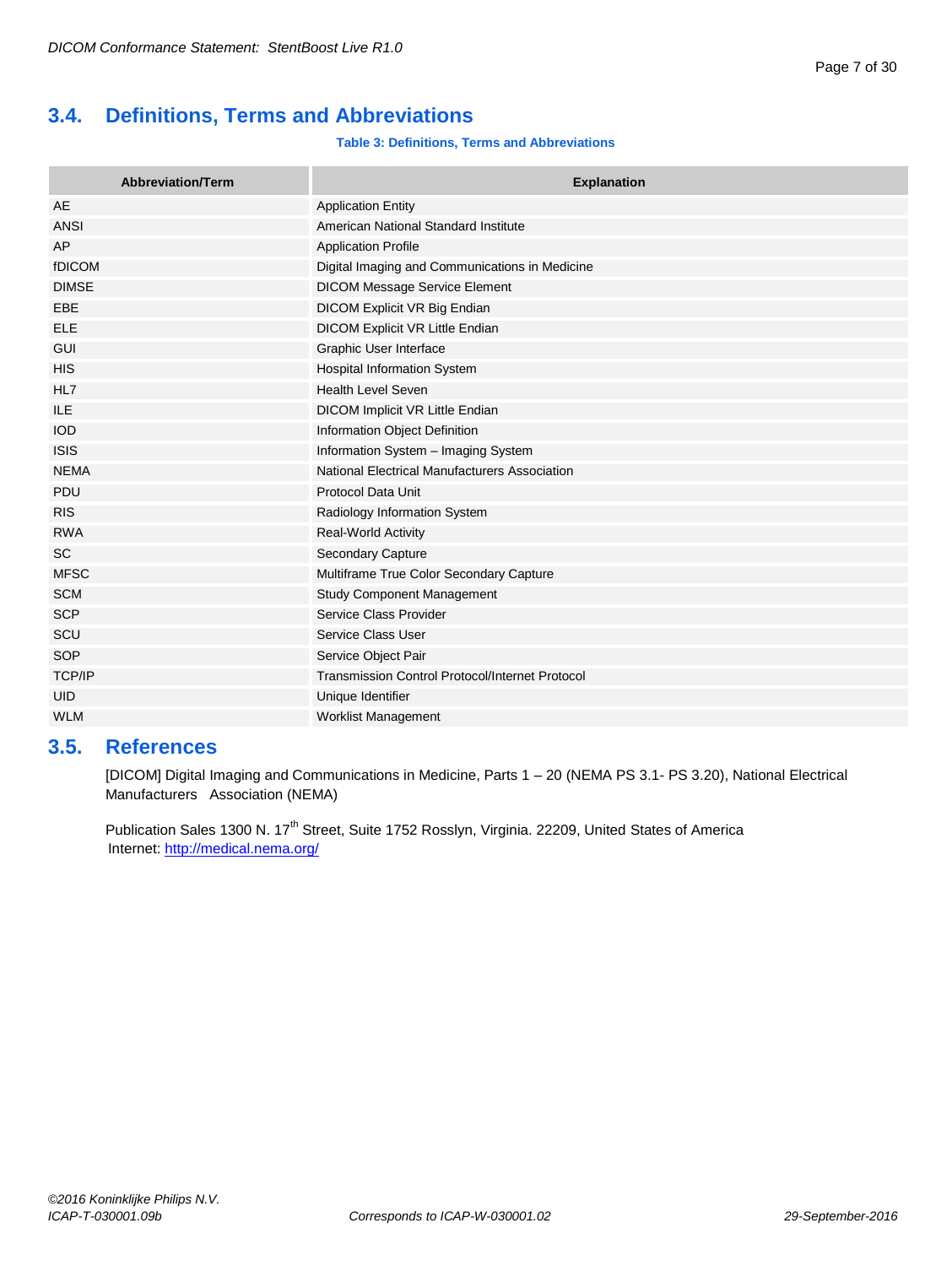# <span id="page-7-0"></span>**4. Networking**

This section contains the networking related services.

## <span id="page-7-1"></span>**4.1. Implementation model**

The implementation model consists of three sections:

- The application data flow diagram, specifying the relationship between the Application Entities and the "external world" or Real-World Activities,
- A functional description of each Application Entity, and
- The sequencing constraints among them.

#### <span id="page-7-2"></span>**4.1.1. Application Data Flow**

The StentBoost Live implements one network application entity: the StentBoost Live Network AE.

The following figure shows the networking application data flow as a functional overview of the application entity. On the left the local Real-World Activities are presented, whereas on the right the remote Real-World Activities are presented.



**Figure 2: Application Data Flow Diagram**

The StentBoost Live incorporates the following functionality:

- Export current screen/view or screenshot or movie to a network DICOM node.

- Request a storage commitment for all exported images.

#### <span id="page-7-3"></span>**4.1.2. Functional Definition of AE's**

StentBoost Live incorporates the following functionality:

#### **Export Images**

The StentBoost Live Network AE as Storage SCU implements the RWA Export Images to store movies and snapshots on a remote system, automatically using the relevant storage SOP classes.

#### **Archive Images**

The StentBoost Live Network AE implements the RWA Archive Images to store (as Storage SCU) and, if configured, commit (as Storage Commitment SCU) images on the configured remote archive (e.g. PACS) using the Storage and Storage Commitment Push Model SOP class.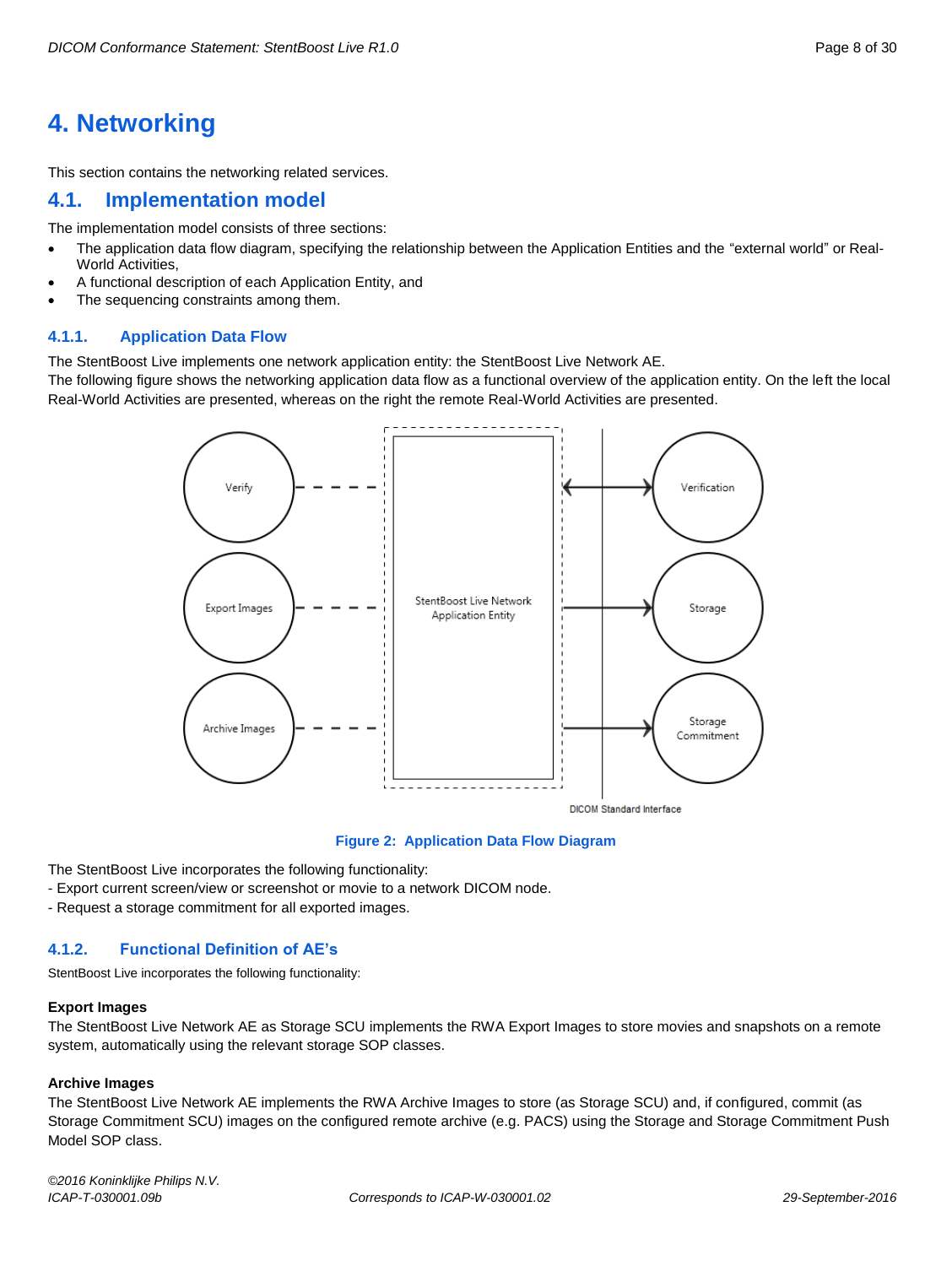After sending a series of images to the archive, the StentBoost Live System will request a storage commitment from this archive for all exported movies and snapshots. The transfer status of the Snapshot and Movies is visible in the StentBoost Live application.

#### <span id="page-8-0"></span>**4.1.3.Sequencing of Real World Activities**

StentBoost Live is connected to the X-ray system. X-Ray system acquires images with a certain procedure and sends to StentBoost Live. Based on the received x-ray images the StentBoost Live allows to create DICOM objects (Secondary captures/ Multiframe captures) which are automatically archived to a configured PACS. I.e. it sends the C-STORE-RQ messages containing the image information.

When all images that it has stored, i.e. it sends the request for storage commit N-ACTION-RQ message.



#### **Figure 3: Sequence Diagram**

# <span id="page-8-1"></span>**4.2. AE Specifications**

This section in the DICOM Conformance Statement is a set of Application Entity specifications. There are as many of these subsections as there are different AE's in the implementation.

#### <span id="page-8-2"></span>**4.2.1. StentBoost Live Network AE**

<span id="page-8-3"></span>Detail of this specific Application Entity is specified in this section.

#### **4.2.1.1. SOP Classes**

This Application Entity provides Standard Conformance to the following SOP Classes.

#### **Table 4: SOP Classes for StentBoost Live Network AE**

| <b>SOP Class Name</b>                                            | <b>SOP Class UID</b>        | <b>SCU</b> | <b>SCP</b> |
|------------------------------------------------------------------|-----------------------------|------------|------------|
| <b>Verification SOP Class</b>                                    | 1.2.840.10008.1.1           | Yes        | Yes*       |
| Secondary Capture Image Storage SOP Class                        | 1.2.840.10008.5.1.4.1.1.7   | Yes        | <b>No</b>  |
| Multi-frame True Color Secondary Capture Image Storage SOP Class | 1.2.840.10008.5.1.4.1.1.7.4 | Yes        | <b>No</b>  |
| Storage Commitment Push Model SOP Class                          | 1.2.840.10008.1.20.1        | Yes        | <b>No</b>  |

Note\*: Verification as SCP is supported only part of asynchronous storage commitment.

#### <span id="page-8-4"></span>**4.2.1.2. Association Policies**

Each AE specification contains a description of the general association establishment and acceptance policies of the AE.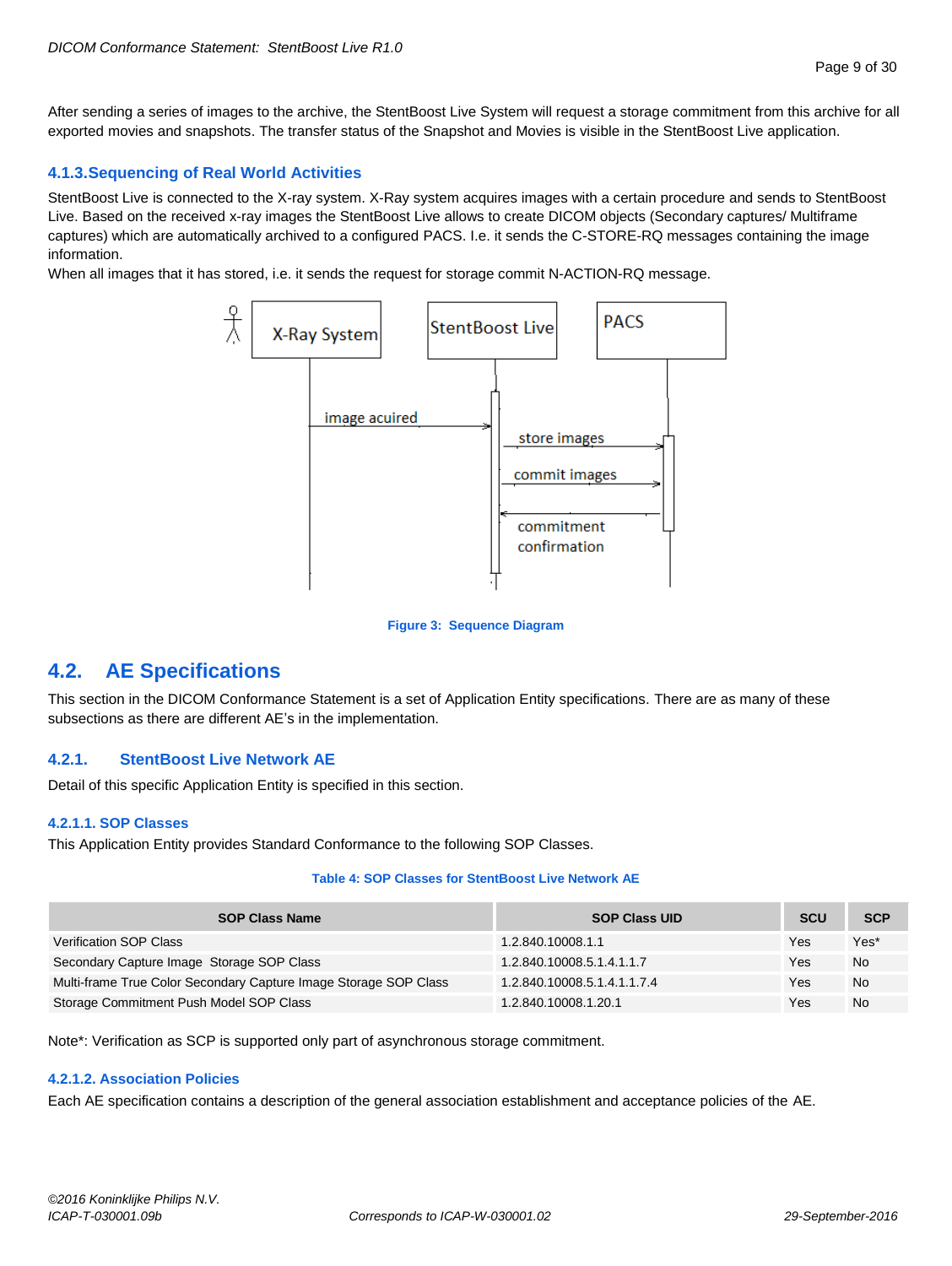#### <span id="page-9-0"></span>**4.2.1.2.1. General**

The DICOM standard application context is specified below.

#### **Table 5: DICOM Application Context**

| <b>Description</b>              | Value                 |
|---------------------------------|-----------------------|
| <b>Application Context Name</b> | 1.2.840.10008.3.1.1.1 |

#### <span id="page-9-1"></span>**4.2.1.2.2. Number of Associations**

The number of simultaneous associations that an Application Entity may support as an Initiator or Acceptor is specified here.

#### **Table 6: Number of associations as an Association Initiator for this AE**

| <b>Description</b>                          | Value |
|---------------------------------------------|-------|
| Maximum number of simultaneous associations |       |

#### **Table 7: Number of associations as an Association Acceptor for this AE**

| <b>Description</b>                          | Value |
|---------------------------------------------|-------|
| Maximum number of simultaneous associations |       |

#### <span id="page-9-2"></span>**4.2.1.2.3. Implementation Identifying Information**

The value supplied for Implementation Class UID and version name are documented here.

#### **Table 8: DICOM Implementation Class and Version for Stent Boost Live Network AE**

| Implementation Class UID    | 1.3.46.670589.29.4411218.5524563.1.0 |
|-----------------------------|--------------------------------------|
| Implementation Version Name | PMS CORTLS 1.0                       |

#### <span id="page-9-3"></span>**4.2.1.3. Association Initiation Policy**

The Application Entity will respond to a received Association rejection as shown in the next table.

#### **Table 9: Association Rejection response**

| <b>Result</b>                | <b>Source</b>                                                        | <b>Reason/Diagnosis</b>                    | <b>Behavior</b>                                                  |
|------------------------------|----------------------------------------------------------------------|--------------------------------------------|------------------------------------------------------------------|
| $1 -$ rejected-<br>permanent | 1 - DICOM UL service-user                                            | $1 - no$ -reason-given                     | "Cannot open association "message displayed<br>on the system UI. |
|                              |                                                                      | 2 - application-context-name-not supported | "Cannot open association "message displayed<br>on the system UI. |
|                              |                                                                      | 3 - calling-AE-title-not-recognized        | "Cannot open association "message displayed<br>on the system UI. |
|                              |                                                                      | 7 - called-AE-title-not-recognized         | "Cannot open association "message displayed<br>on the system UI. |
|                              | 2 - DICOM UL service-<br>(ACSE related<br>provider<br>function)      | $1 - no$ -reason-given                     | "Cannot open association "message displayed<br>on the system UI. |
|                              |                                                                      | 2 - protocol-version-not-supported         | "Cannot open association "message displayed<br>on the system UI. |
|                              | 3 - DICOM UL service-<br>provider (Presentation related<br>function) | 1 - temporary-congestion                   | "Cannot open association "message displayed<br>on the system UI. |
|                              |                                                                      | 2 - local-limit-exceeded                   | "Cannot open association "message displayed<br>on the system UI. |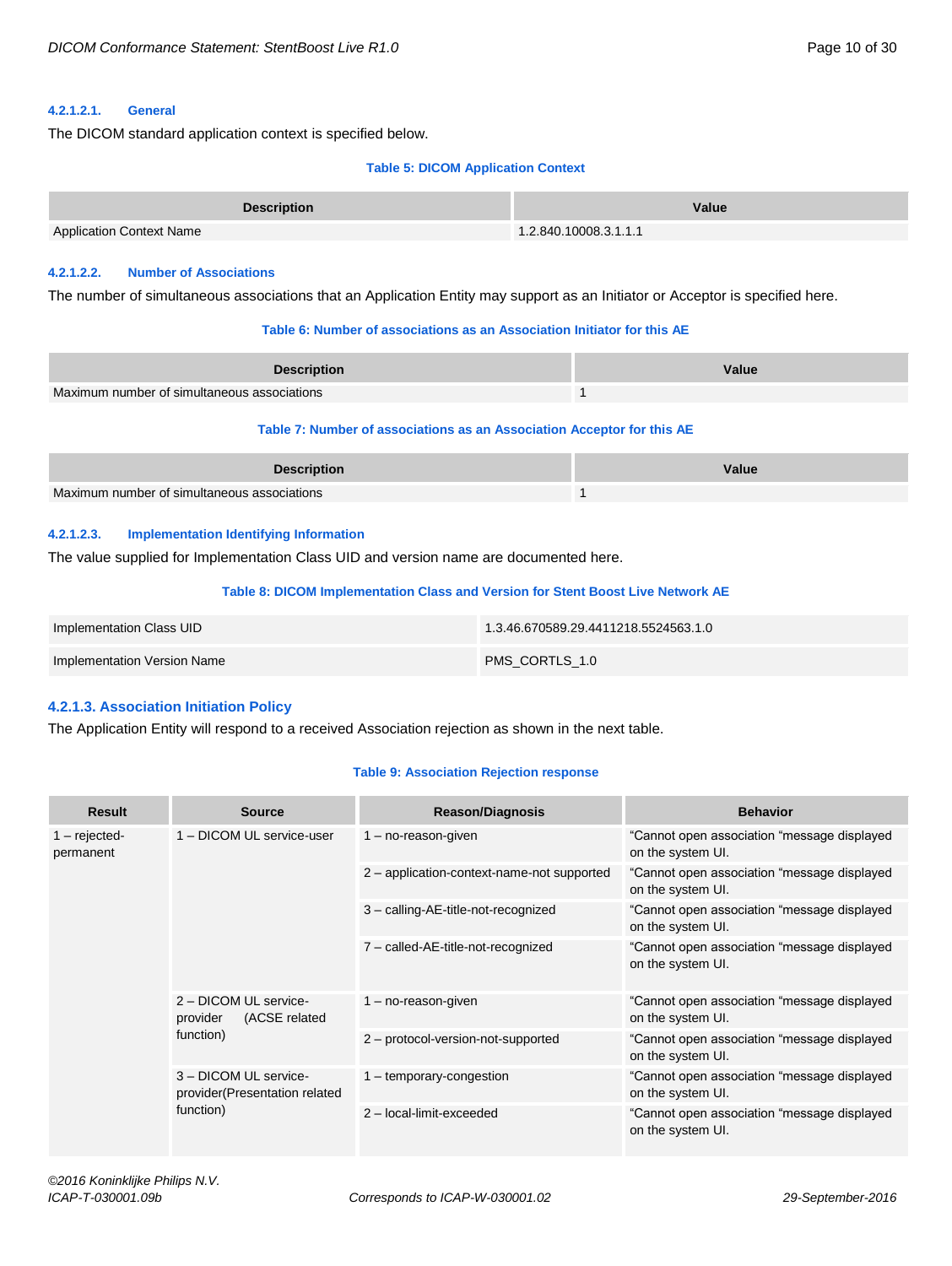| <b>Result</b>               | <b>Source</b>                                                            | <b>Reason/Diagnosis</b>                    | <b>Behavior</b>                                                   |
|-----------------------------|--------------------------------------------------------------------------|--------------------------------------------|-------------------------------------------------------------------|
| $2 - rejected$<br>transient | 1 - DICOM UL service-user                                                | $1 - no$ -reason-given                     | "Cannot open association "message displayed<br>on the system UI.  |
|                             |                                                                          | 2 - application-context-name-not-supported | "Cannot open association "message displayed<br>on the system UI.  |
|                             |                                                                          | 3 - calling-AE-title-not-recognized        | "Cannot open association "message displayed<br>on the system UI.  |
|                             |                                                                          | 7 - called-AE-title-not-recognized         | "Cannot open association "message displayed<br>on the system UI.  |
|                             | 2 - DICOM UL service-<br>provider (ACSE related<br>function)             | $1 - no$ -reason-given                     | "Cannot open association "message displayed"<br>on the system UI. |
|                             |                                                                          | 2 - protocol-version-not-supported         | "Cannot open association "message displayed<br>on the system UI.  |
|                             | 3 - DICOM UL service-<br>provider<br>(Presentation)<br>related function) | 1 - temporary-congestion                   | "Cannot open association "message displayed<br>on the system UI.  |
|                             |                                                                          | 2 - local-limit-exceeded                   | "Cannot open association "message displayed<br>on the system UI.  |

The behavior of the AE on receiving an Association abort is summarized in the next table.

#### **Table 10: Association Abort Handling**

| <b>Source</b>                                      | <b>Reason/Diagnosis</b>             | <b>Behavior when received</b>                                    | Sent when                                                                                                                                                                                                                                                                                                                                                                           |
|----------------------------------------------------|-------------------------------------|------------------------------------------------------------------|-------------------------------------------------------------------------------------------------------------------------------------------------------------------------------------------------------------------------------------------------------------------------------------------------------------------------------------------------------------------------------------|
| 0 - DICOM UL service-user<br>(initiated abort)     | 0- reason-not-specified             | "Cannot open association "message<br>displayed on the system UI. | SCU was unable to send the Response to<br>SCP.                                                                                                                                                                                                                                                                                                                                      |
| 2 - DICOM UL service-provider<br>(initiated abort) | $0$ – reason-not-specified          | "Cannot open association "message<br>displayed on the system UI. | SCU was unable to send the Response to<br>SCP.                                                                                                                                                                                                                                                                                                                                      |
|                                                    | 1 - unrecognized-PDU                | "Cannot open association "message<br>displayed on the system UI. | An unrecognized PDU type is received                                                                                                                                                                                                                                                                                                                                                |
|                                                    | 2 - unexpected-PDU                  | "Cannot open association "message<br>displayed on the system UI. | The received PDU type is not expected                                                                                                                                                                                                                                                                                                                                               |
|                                                    | 4 - unrecognized-PDU-<br>parameter  | "Cannot open association "message<br>displayed on the system UI. | An unrecognized Associate PDU item is<br>received.                                                                                                                                                                                                                                                                                                                                  |
|                                                    | 5 - unexpected-PDU-<br>parameter    | "Cannot open association "message<br>displayed on the system UI. | One of the Associate PDU items is<br>received more than once.<br>• One of the Associate PDU items is<br>received unexpectedly.                                                                                                                                                                                                                                                      |
|                                                    | 6 - invalid-PDU-parameter-<br>value | "Cannot open association "message<br>displayed on the system UI. | One of the Associate PDU items is<br>received more than once.<br>• One of the Associate PDU items is not<br>received.<br>• There is mismatch in the application<br>context names between the SCU and the<br>SCP.<br>• Unknown presentation context id is<br>received.<br>• Unknown abstract syntax is received.<br>• The length or the format of a received<br>PDU item is invalid. |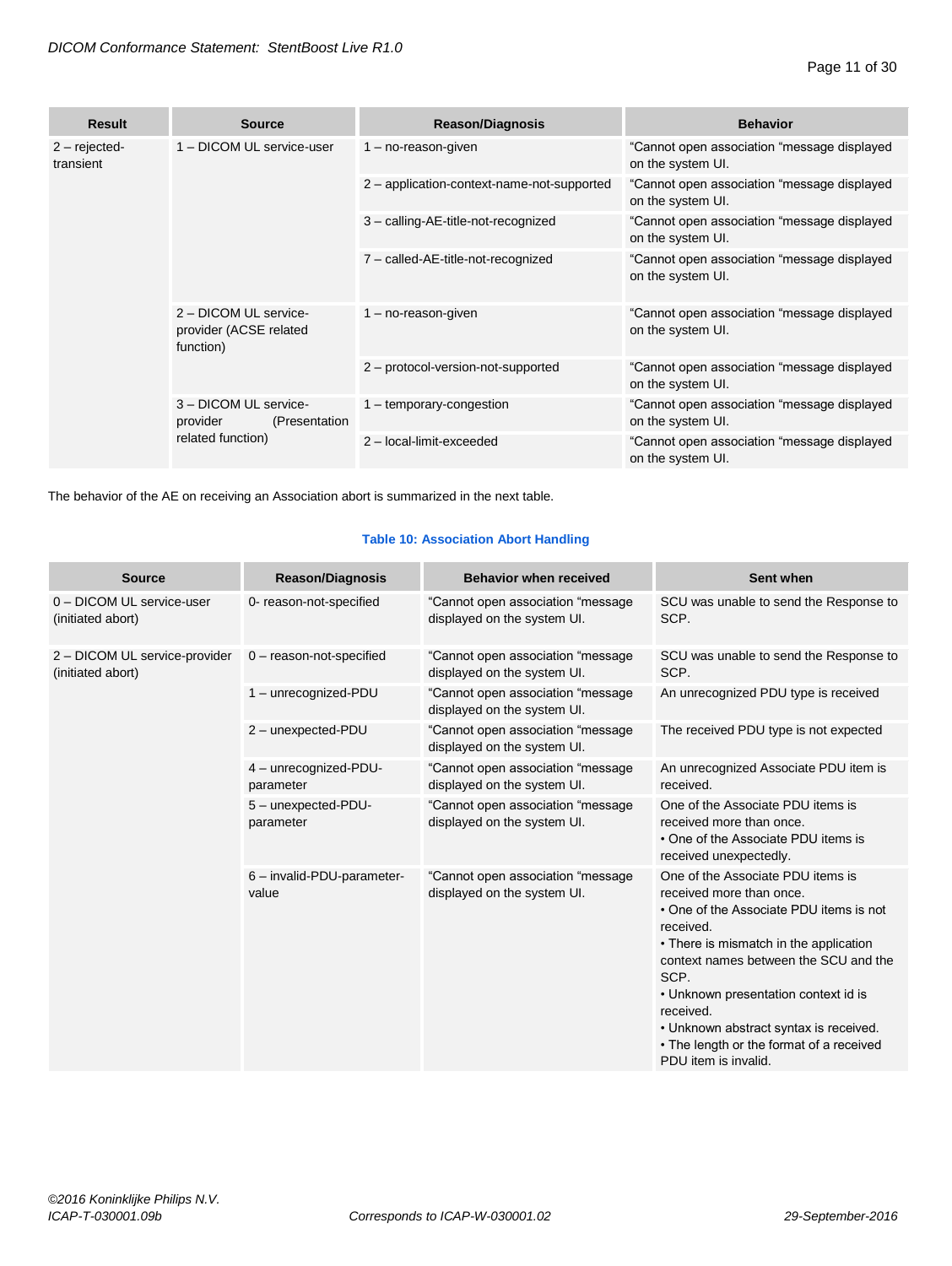#### <span id="page-11-0"></span>**4.2.1.3.1. (Real-World) Activity – Verification as SCU**

#### **4.2.1.3.1.1. Description and Sequencing of Activities**

The Stent Boost Live Network AE implements the Verification service class / Verification SOP class to verify application level communication.



**Figure 4: Data Flow Diagram – Verification as SCU**

#### **4.2.1.3.1.2. Proposed Presentation Contexts**

The presentation contexts are defined in the next table.

#### **Table 11: Proposed Presentation Contexts for (Real-World) Activity – Verification as SCU**

| <b>Presentation Context Table</b>                |                   |                           |                     |      |                             |
|--------------------------------------------------|-------------------|---------------------------|---------------------|------|-----------------------------|
| <b>Transfer Syntax</b><br><b>Abstract Syntax</b> |                   |                           |                     |      |                             |
| <b>Name</b>                                      | <b>UID</b>        | <b>Name List</b>          | <b>UID List</b>     | Role | <b>Extended Negotiation</b> |
| <b>Verification SOP Class</b>                    | 1.2.840.10008.1.1 | Explicit VR Big Endian    | 1.2.840.10008.1.2.2 | SCU  | None                        |
|                                                  |                   | Explicit VR Little Endian | 1.2.840.10008.1.2.1 |      |                             |
|                                                  |                   | Implicit VR Little Endian | 1.2.840.10008.1.2   |      |                             |

#### **4.2.1.3.1.3. SOP Specific Conformance for Verification SOP Class**

The Stent Boost Live Network AE provides standard conformance to the DICOM Verification service class.

#### **4.2.1.3.1.3.1. Dataset Specific Conformance for Verification C-ECHO SCU**

#### **Table 12: Status Response**

| <b>Service Status</b> | <b>Error Code</b> | <b>Further Meaning</b> | <b>Behavior</b>                                           |
|-----------------------|-------------------|------------------------|-----------------------------------------------------------|
| Success               | 0000              | Confirmation           | The SCP has successfully returned a verification response |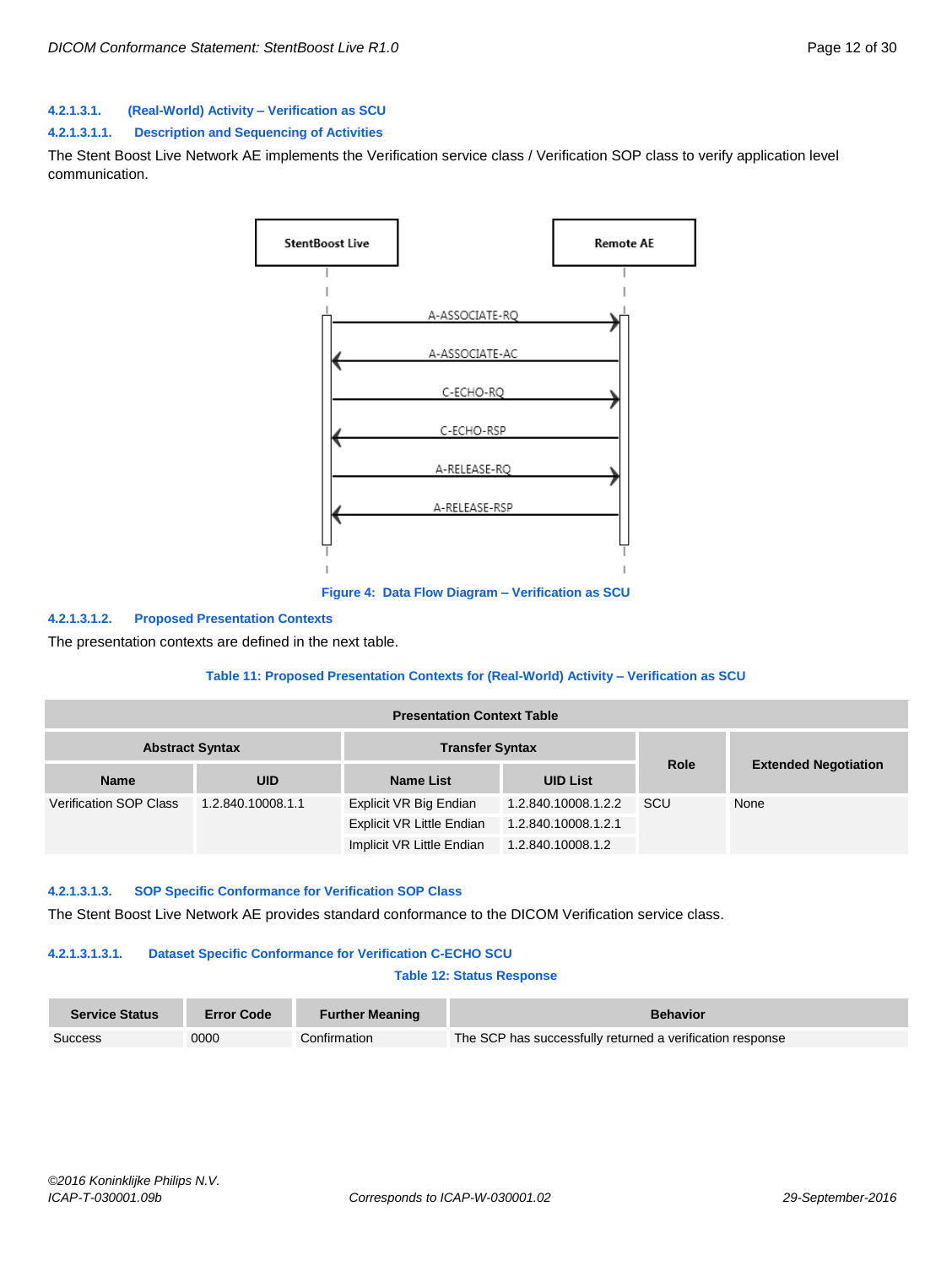#### <span id="page-12-0"></span>**4.2.1.3.2. (Real-World) Activity – Image Export**

#### **4.2.1.3.2.1. Description and Sequencing of Activities**

The Stent Boost Live implements the Storage service class as part of the Stent Boost Live to store selected images at an archive or other storage SCP. All actual selected images are exported using one and the same association.



**Figure 5: Data Flow Diagram – Store Image – Storage as SCU**

#### **4.2.1.3.2.2. Proposed Presentation Contexts**

The presentation contexts are defined in the next table.

#### **Table 13: Proposed Presentation Contexts for (Real-World) Activity – Image Export**

| <b>Presentation Context Table</b>                            |                             |                                                       |                        |                 |                    |
|--------------------------------------------------------------|-----------------------------|-------------------------------------------------------|------------------------|-----------------|--------------------|
| <b>Abstract Syntax</b><br><b>Transfer Syntax</b>             |                             |                                                       |                        | <b>Extended</b> |                    |
| <b>Name</b>                                                  | <b>UID</b>                  | <b>Name List</b>                                      | <b>UID List</b>        | <b>Role</b>     | <b>Negotiation</b> |
| Multi-frame True Color<br>Secondary Capture Image<br>Storage | 1.2.840.10008.5.1.4.1.1.7.4 | JPEG Baseline (Process 1)                             | 1.2.840.10008.1.2.4.50 | <b>SCU</b>      | None               |
| Secondary Capture Image<br>Storage SOP Class                 | 1.2.840.10008.5.1.4.1.1.7   | Implicit VR Little Endian                             | 1.2.840.10008.1.2      | SCU             | None               |
|                                                              |                             | Explicit VR Big Endian                                | 1.2.840.10008.1.2.2    |                 |                    |
|                                                              |                             | <b>Explicit VR Little Endian</b>                      | 1.2.840.10008.1.2.1    |                 |                    |
|                                                              |                             | JPEG Lossless, Non-<br>Hierarchical, FOP (Process 14) | 1.2.840.10008.1.2.4.70 |                 |                    |

Note: In case during the PACS configuration test is found that the PACS does not support the JPEGBaseline (Proces 1) transfer syntax for the Multi-frame True Color Secondary Capture Image Storage SOP class, then the "create Movie" function will not be enabled in the StentBoost Live application.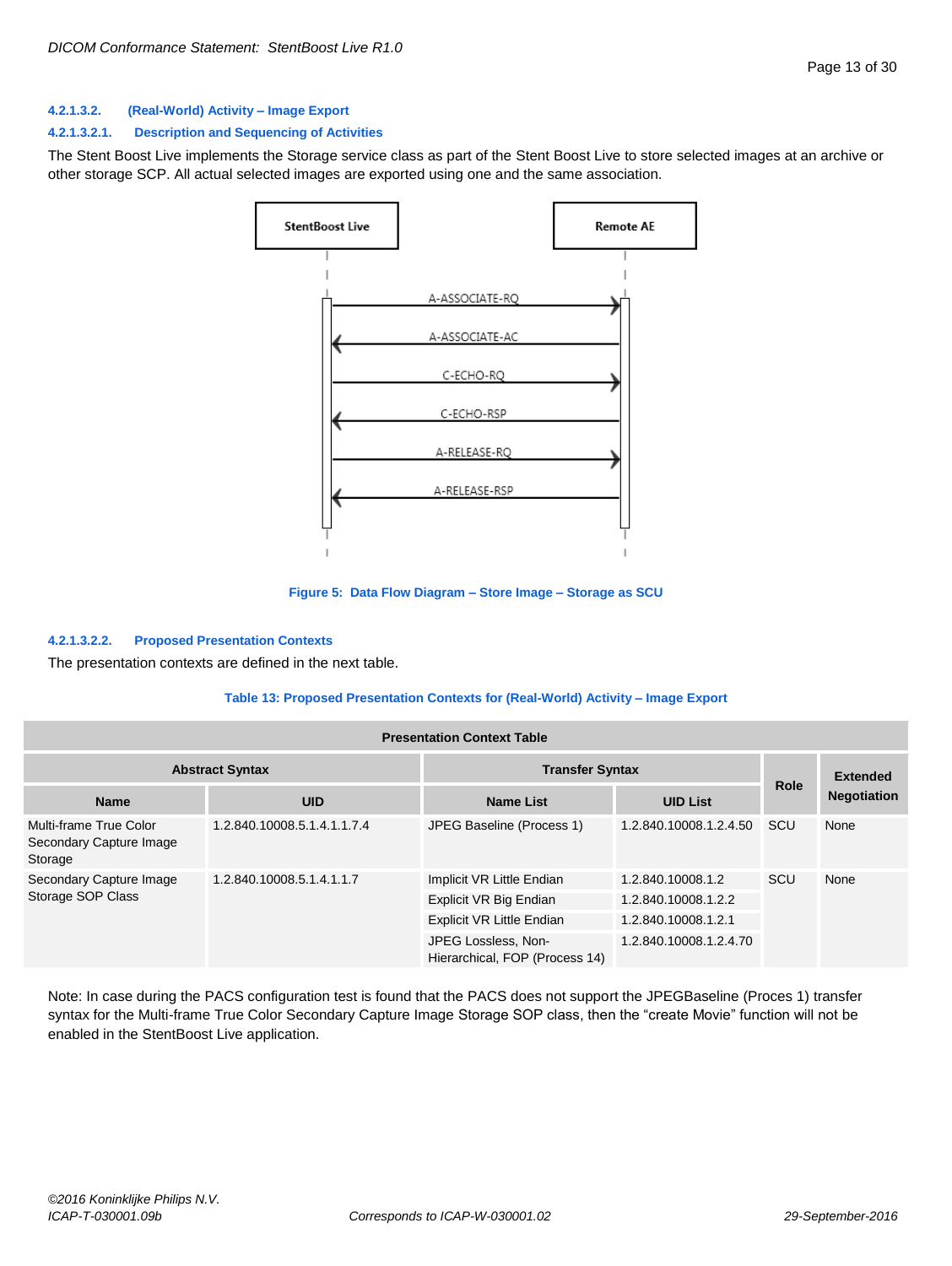#### **4.2.1.3.2.3. SOP Specific Conformance for Storage SOP Classes 4.2.1.3.2.3.1. Dataset Specific Conformance for C-STORE-RQ**

#### **Table 14: Status Response**

| <b>Service Status</b> | <b>Error Code</b> | <b>Further Meaning</b>                             | <b>Behavior</b>                                                                                                                                                                                      |
|-----------------------|-------------------|----------------------------------------------------|------------------------------------------------------------------------------------------------------------------------------------------------------------------------------------------------------|
| <b>Success</b>        | 0000              | Successful stored                                  | Export is successful. "Movie\snapshot archived "message displayed<br>on the UI.                                                                                                                      |
| Failure               | A700              | Refused: Out of Resources                          | Export job failed. "Movie\snapshot archive failed "message is<br>displayed on the UI and "The remote server returned a failure"<br>response: 0xA7000" message is displayed in the log viewer of SUT. |
|                       | A900              | Error: Data Set does not match SOP<br><b>Class</b> | Export job failed. "Movie\snapshot archive failed "message is<br>displayed on the UI and "The remote server returned a failure"<br>response: 0xA9000" message is displayed in the log viewer of SUT. |
|                       | C000              | Error: cannot understand                           | Export job failed. "Movie\snapshot archive failed "message is<br>displayed on the UI and "The remote server returned a failure<br>response: 0xC000" message is displayed in the log viewer of SUT.   |
| Warning               | <b>B000</b>       | <b>Coercion of Data Elements</b>                   | Export is successful. "Movie\snapshot archived "message displayed<br>on the UI.and "Send message with a warning response 0xB000"<br>message is displayed in the log viewer of SUT.                   |
|                       | <b>B007</b>       | Data Set does not match SOP Class                  | Export is successful. "Movie\snapshot archived "message displayed<br>on the UI and "Send message with a warning response 0xB007"<br>message is displayed in the log viewer of SUT.                   |
|                       | <b>B006</b>       | <b>Elements Discarded</b>                          | Export is successful. "Movie\snapshot archived "message displayed<br>on the UI.and "Send message with a warning response 0xB006"<br>message is displayed in the log viewer of SUT.                   |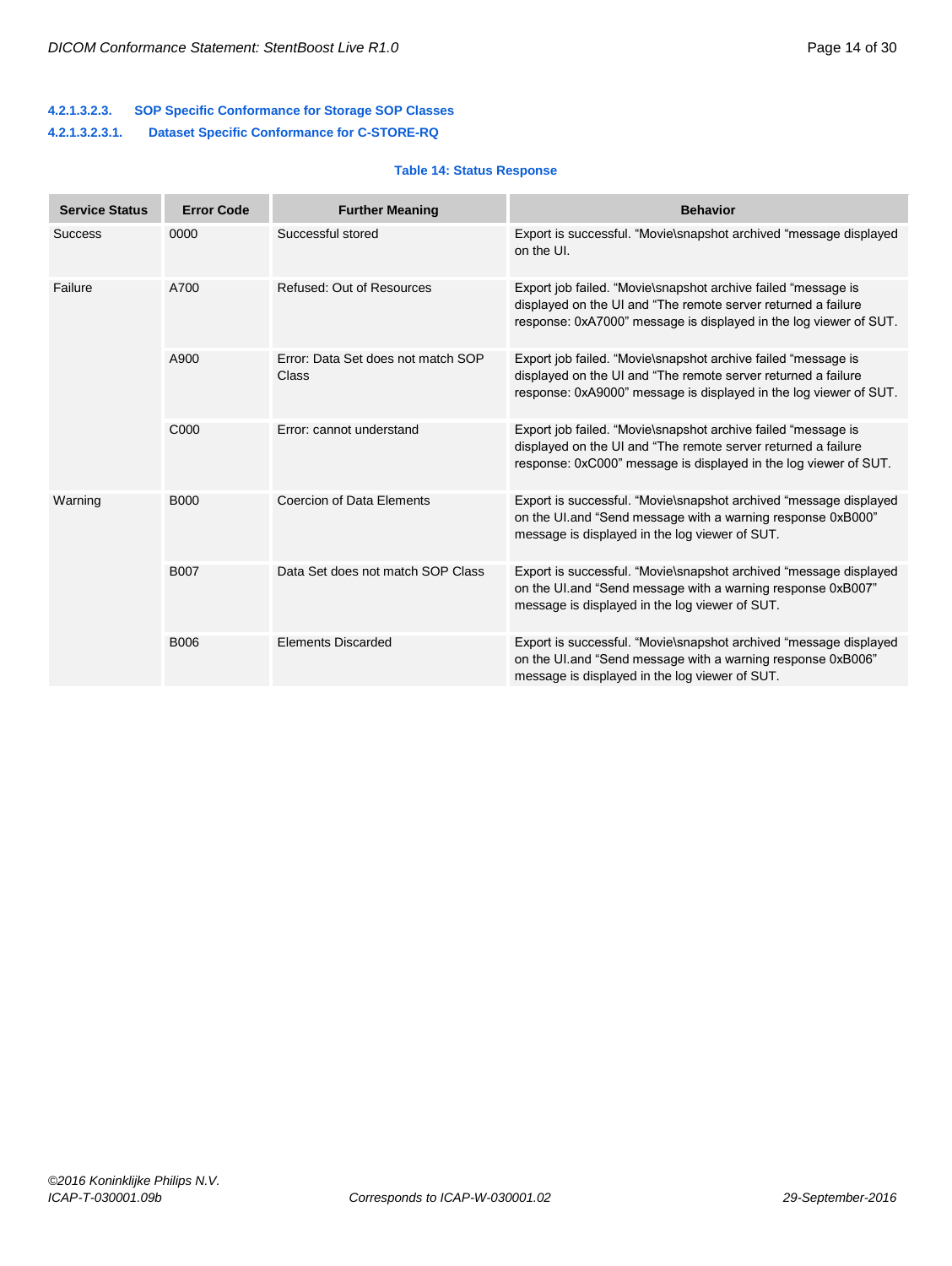#### <span id="page-14-0"></span>**4.2.1.3.3. (Real-World) Activity – Storage Commitment Push Model as SCU**

The Network AE supports asynchronous storage commitment. The Figure below shows the sequence diagram for the asynchronous storage commitment.



#### **Figure 6: Data Flow Diagram -Storage Commitment as SCU**

#### **4.2.1.3.3.1. Proposed Presentation Contexts**

The proposed presentation contexts for Storage Commitment Push Model as SCU are defined in Table 18.

#### **Table 15: Proposed Presentation Contexts for (Real-World) Activity – Storage Commitment Push Model as SCU**

| <b>Presentation Context Table</b>                |                      |                                  |                     |                 |                    |
|--------------------------------------------------|----------------------|----------------------------------|---------------------|-----------------|--------------------|
| <b>Abstract Syntax</b><br><b>Transfer Syntax</b> |                      |                                  |                     | <b>Extended</b> |                    |
| <b>Name</b>                                      | <b>UID</b>           | <b>Name List</b>                 | <b>UID List</b>     | <b>Role</b>     | <b>Negotiation</b> |
| Storage Commitment Push<br>Model SOP Class       | 1.2.840.10008.1.20.1 | Explicit VR Big Endian           | 1.2.840.10008.1.2.2 | SCU             | None               |
|                                                  |                      | <b>Explicit VR Little Endian</b> | 1.2.840.10008.1.2.1 |                 |                    |
|                                                  |                      | Implicit VR Little Endian        | 1.2.840.10008.1.2   |                 |                    |

#### **4.2.1.3.3.1. SOP Specific Conformance for Storage Commitment Push Model SOP Class**

StentBoost Live System conforms to the standard Storage Commitment model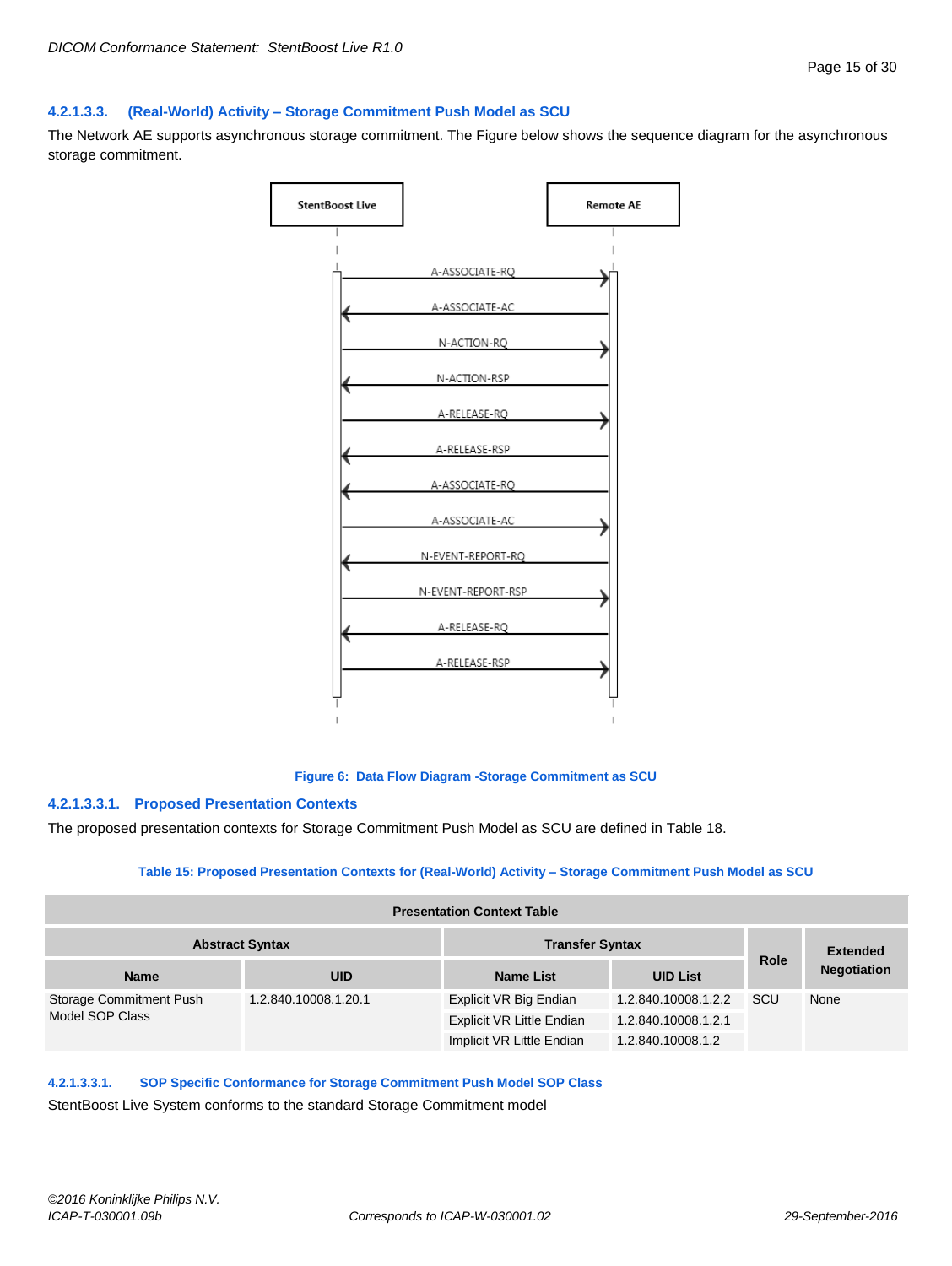#### **4.2.1.3.3.1.1.Dataset Specific Conformance for Storage Commitment Push Model SOP Class N-EVENT-REPORT-SCP**

Details regarding the Dataset Specific response behavior for Storage Commitment Attributes for N-EVENT-REPORT-RSP are described in this section.

| <b>Service Status</b> | <b>Error Code</b> | <b>Further Meaning</b>                | <b>Behavior</b>                                                                                                                                                      |
|-----------------------|-------------------|---------------------------------------|----------------------------------------------------------------------------------------------------------------------------------------------------------------------|
| <b>Success</b>        | 0000              | Operation complete                    | Storage commitment is successful.                                                                                                                                    |
| Failure               | 0110              | Processing failure                    | Storage commitment failed. And "Received a storage failure status for<br>'study instance UID of image of the image sent' "message is displayed in<br>the log viewer. |
|                       | 0112              | No such object instance               | Storage commitment failed. And "Received a storage failure status for<br>'study instance UID of image of the image sent' "message is displayed in<br>the log viewer. |
|                       | 0119              | Class / Instance conflict             | Storage commitment failed. And "Received a storage failure status for<br>'study instance UID of image of the image sent' "message is displayed in<br>the log viewer. |
|                       | 0122              | Referenced SOP class not<br>supported | Storage commitment failed. And "Received a storage failure status for<br>'study instance UID of image of the image sent' "message is displayed in<br>the log viewer. |
|                       | 0131              | Duplicate transaction                 | Storage commitment failed. And "Received a storage failure status for<br>'study instance UID of image of the image sent' "message is displayed in<br>the log viewer. |
|                       | 0213              | Resource limitation                   | Storage commitment failed. And "Received a storage failure status for<br>'study instance UID of image of the image sent' "message is displayed in<br>the log viewer. |

#### **Table 16: Status Response for N-EVENT-REPORT.**

The communication status behavior of the N-EVENT-REPORT is listed in Table 18.

#### **Table 17: DICOM Command Communication Failure Behavior for N-EVENT-REPORT.**

| <b>Exception</b>         | <b>Behavior</b>                                                             |
|--------------------------|-----------------------------------------------------------------------------|
| Network Reply Time-out   | The association is released. Continues with waiting for storage commitment. |
| Association Time-out SCU | The association is released. Continues with waiting for storage commitment. |
| Association aborted      | Continues with waiting for storage commitment.                              |

#### **4.2.1.3.3.1.2.Dataset Specific Conformance for Storage Commitment Push Model SOP Class N-ACTION-SCU**

This chapter describes the Dataset Specific response behavior for Storage Commitment Attribute N-ACTION-RQ.

#### **Table 18: Storage Commitment Attribute for N-ACTION-RQ**

| <b>Attribute Name</b>        | Tag                              | <b>Comment</b> |
|------------------------------|----------------------------------|----------------|
|                              | <b>Storage Commitment Module</b> |                |
| <b>Transaction UID</b>       | 0008,1195                        |                |
| Referenced SOP Sequence      | 0008,1199                        |                |
| >Referenced SOP Class UID    | 0008,1150                        |                |
| >Referenced SOP Instance UID | 0008,1155                        |                |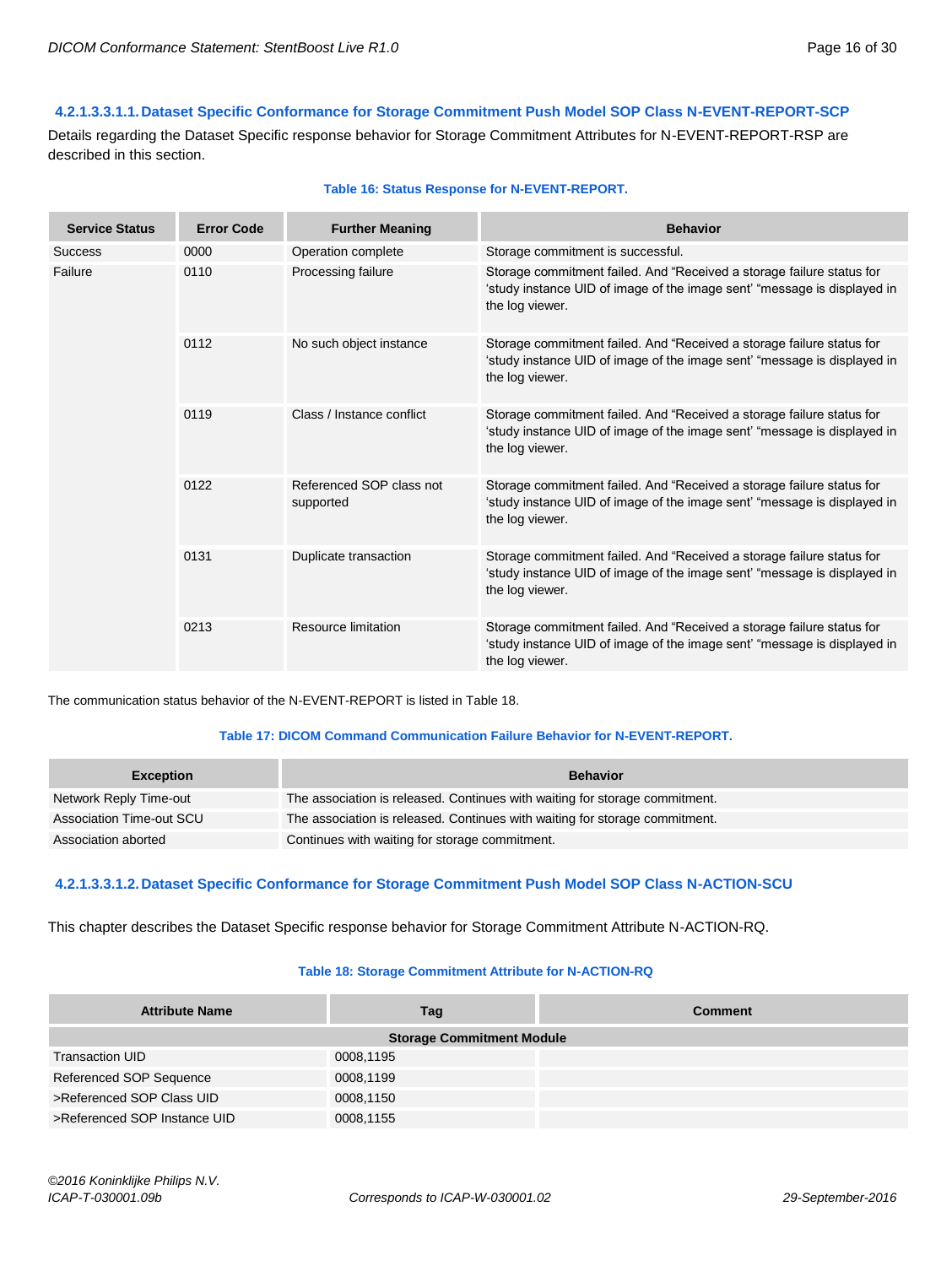The possible status responses for N-ACTION-RQ are shown in the Table 47.

#### **Table 19: Status Response for A-ACTION-RQ.**

| <b>Service Status</b> | <b>Error Code</b> | <b>Further Meaning</b>           | <b>Behavior</b> |
|-----------------------|-------------------|----------------------------------|-----------------|
| Success               | 0000              | Conformation. Operation complete |                 |
| Failure               | <b>XXXX</b>       | (any failure)                    |                 |

The possible communication failures are shown in the below 21.

#### **Table 20: DICOM Command Communication Failure Behavior N-ACTION.**

| <b>Exception</b>         | <b>Behavior</b>                                                                        |
|--------------------------|----------------------------------------------------------------------------------------|
| Reply Time-out           | The association is released. The Archive Images job expects storage commitment report. |
| Association Time-out SCU | The association is released. The Archive Images job expects storage commitment report. |
| Association Aborted      | The Archive Images job expects storage commitment report.                              |

#### <span id="page-16-0"></span>**4.2.1.3.4. (Real-World) Activity – Verification as SCP**

#### **4.2.1.3.4.1. Description and Sequencing of Activities**

Note\*: Verification as SCP is supported only part of asynchronous storage commitment.



**Figure 7: Data Flow Diagram – Verification as SCP**

### <span id="page-16-1"></span>**4.3. Network Interfaces**

#### <span id="page-16-2"></span>**4.3.1. Physical Network Interfaces**

The System provides only DICOM V3.0 TCP/IP Network Communication Support as defined in PS 3.8 of the DICOM standard. Supported physical medium include:

- IEEE 802.3-1995, 10BASE-T
- IEEE 802.3-1995, 100BASE-TX (Fast Ethernet)
- IEEE 802.3, 1000BASE-X (Fiber Optic Gigabit Ethernet).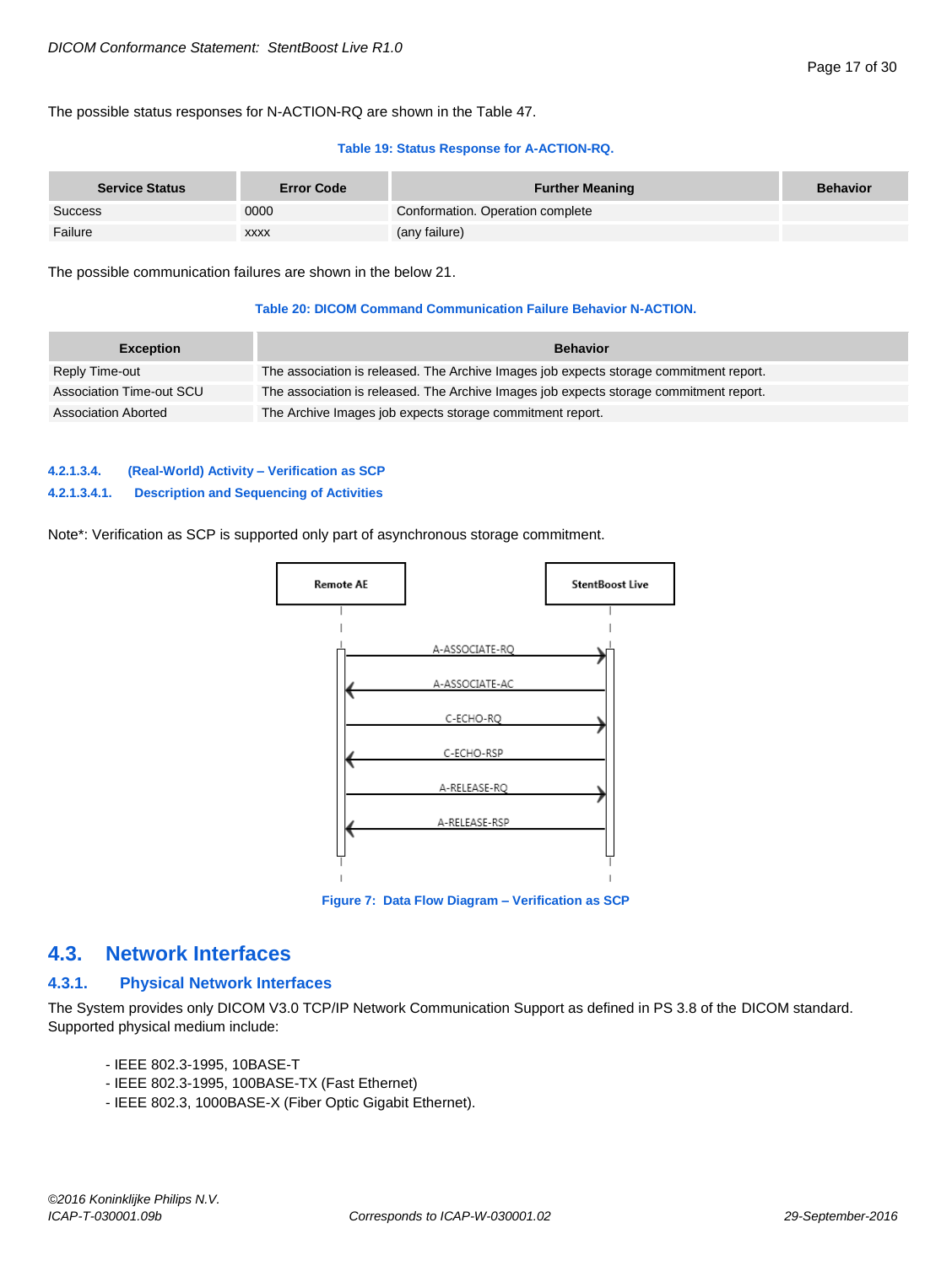The TCP/IP Stack is as supported by the underlying Operating System. The API is the WinSock 2 interface as supported by the underlying Operating System.

#### <span id="page-17-0"></span>**4.3.2. Additional Protocols**

No additional protocols are used.

# <span id="page-17-1"></span>**4.4. Configuration**

Any implementation's DICOM conformance may be dependent upon configuration, which takes place at the time of installation. Issues concerning configuration are addressed in this section.

#### <span id="page-17-2"></span>**4.4.1. AE Title/Presentation Address Mapping**

An important installation issue is the translation from AE title to presentation address. How this is to be performed is described here.

#### <span id="page-17-3"></span>**4.4.1.1. Local AE Titles**

The Field Service User Interface only allows one AE to be configured.

The following AE specific information must be available to configure a local AE:

- ae title

- port number (note that normally all local Stent Boost Live AE's will have a different port number)

#### <span id="page-17-4"></span>**4.4.1.2. Remote AE Title/Presentation Address Mapping**

One or more remote AE's may be configured.

The following AE specific information must be available to configure a remote AE:

- ae title

- hostname or IP address

- port number

#### <span id="page-17-5"></span>**4.4.2. Parameters**

The specification of important operational parameters, their default value and range (if configurable) are specified here.

#### **Table 21: Configuration Parameters Table**

| <b>Parameter</b>                                                                                                 | Configurable | <b>Default Value</b>     |
|------------------------------------------------------------------------------------------------------------------|--------------|--------------------------|
| <b>General Parameter</b>                                                                                         |              |                          |
| Time-out waiting for acceptance or rejection Response to an Association Open Request (Application Level timeout) | Yes          |                          |
| General Dimse level time-out values (Verification, Storage)                                                      | <b>No</b>    | $\overline{\phantom{a}}$ |
| Time-out for response to TCP/IP connect request. (Low-level timeout)                                             | <b>OS</b>    | $\blacksquare$           |
| Time-out waiting for acceptance of a TCP/IP message over the network (Low-level timeout)                         | <b>OS</b>    |                          |
| Time-out for waiting for data between TCP/IP packets. (Low-level timeout)                                        | OS.          |                          |
| Any changes to default TCP/IP settings, such as configurable stack parameters.                                   | <b>OS</b>    | $\overline{\phantom{a}}$ |
| <b>AE Specific Parameters</b>                                                                                    |              |                          |
| Size constraint in maximum object size                                                                           | <b>No</b>    | $\sim$                   |
| Maximum PDU size the AE can send and receive                                                                     | Yes          | 64234                    |
| Association time-out SCP                                                                                         | Yes          |                          |
| Association time-out SCU                                                                                         | Yes          |                          |
| AE specific DIMSE level time-out values                                                                          | Yes          |                          |
| Number of simultaneous associations by service and/or SOP class                                                  | <b>No</b>    |                          |
| SOP Class support                                                                                                | <b>No</b>    |                          |
| <b>Transfer Syntax support</b>                                                                                   | <b>No</b>    |                          |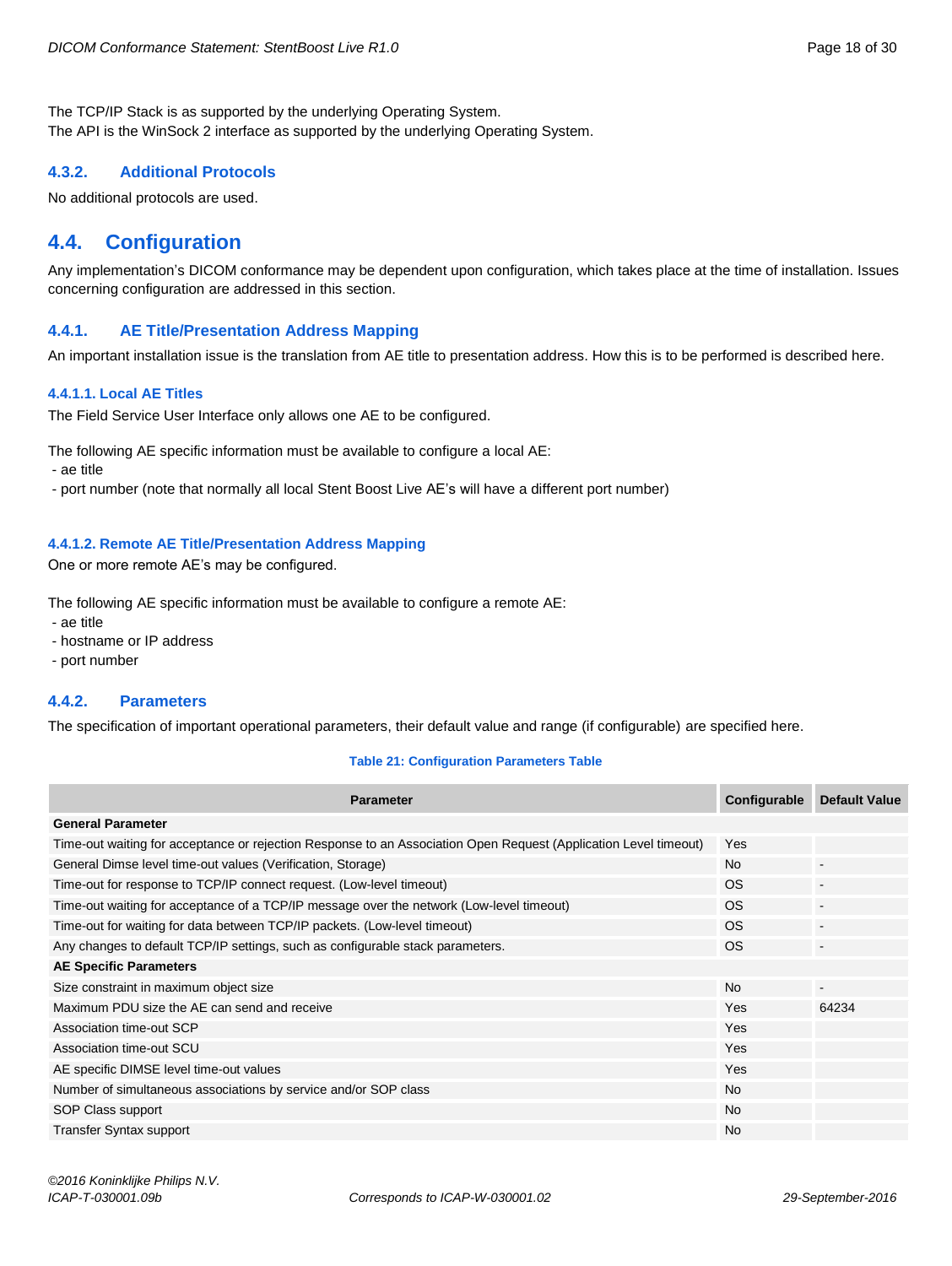| Parameter   | <b>Configurable Default Value</b> |     |
|-------------|-----------------------------------|-----|
| Port Number | Yes                               | 241 |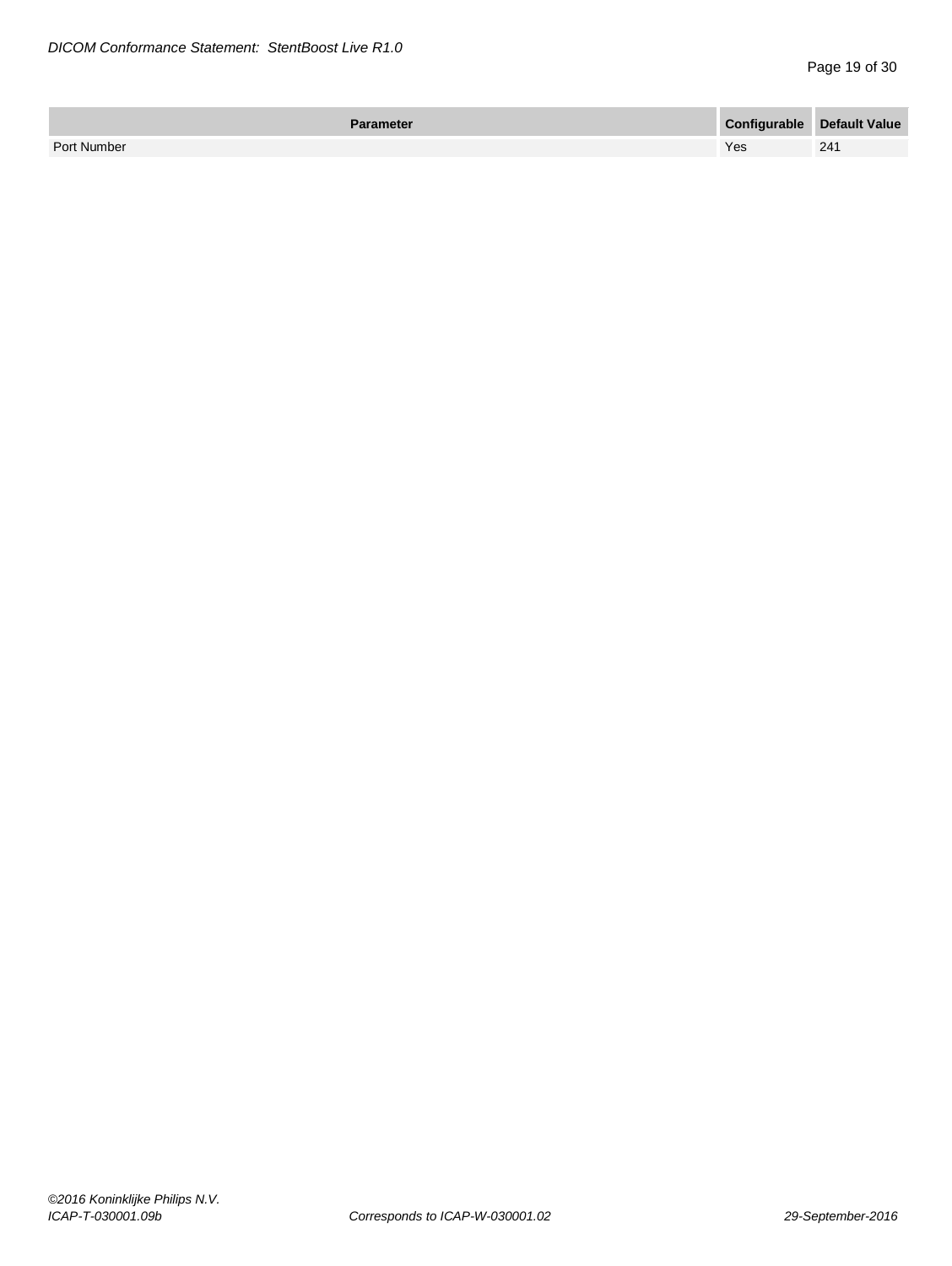# <span id="page-19-0"></span>**5. Media Interchange**

Not Applicable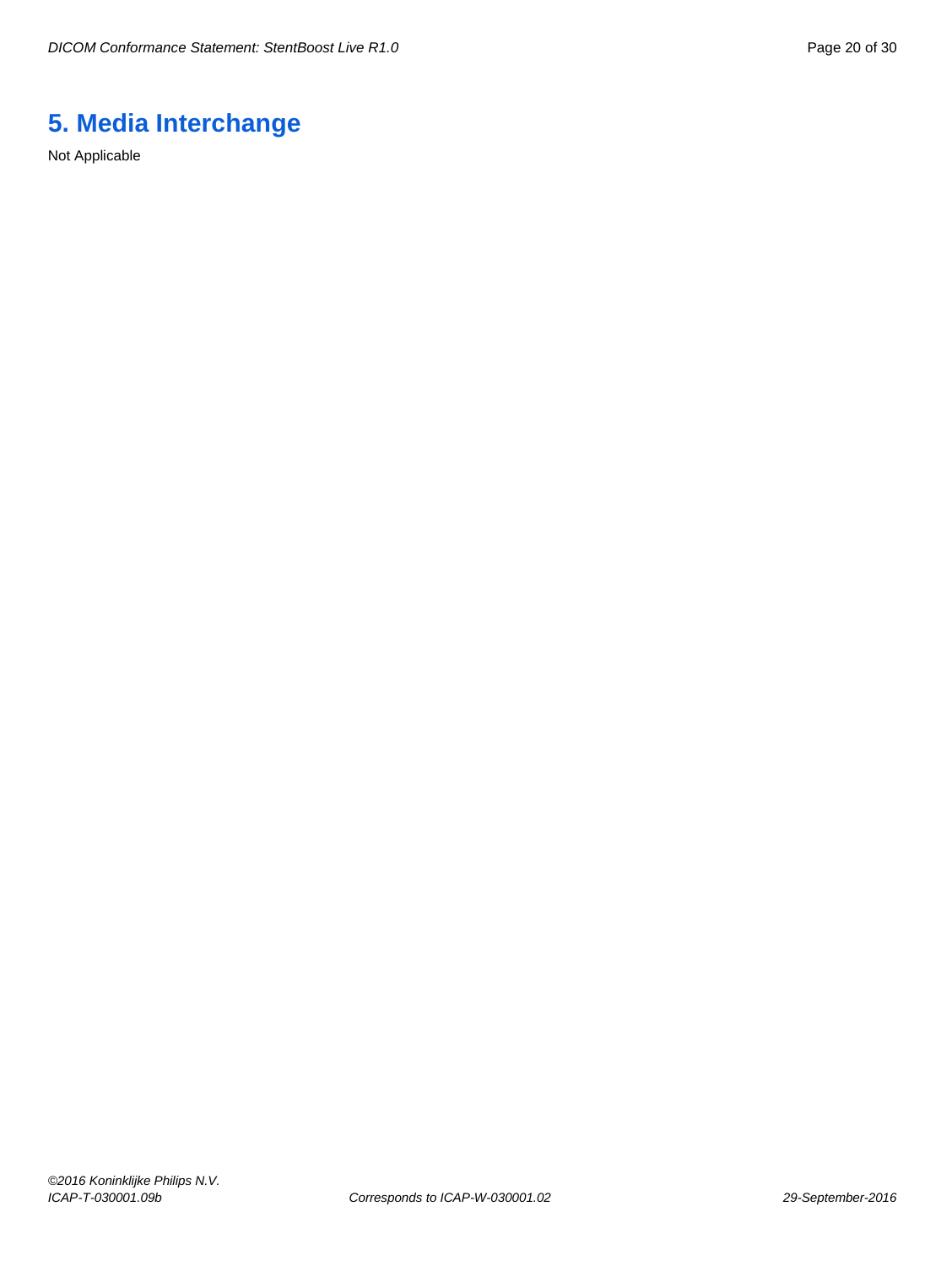# <span id="page-20-0"></span>**6. Support of Character Sets**

Any support for character sets in Network and Media services is described here.

#### **Table 22: Supported DICOM Character Sets**

| <b>Character Set Description</b> | <b>Defined Term</b> | <b>ESC Sequence</b> | <b>ISO Registration</b><br><b>Number</b> | Code<br><b>Element</b> | <b>Character Set</b>          |
|----------------------------------|---------------------|---------------------|------------------------------------------|------------------------|-------------------------------|
| Unicode in UTF-8                 | <b>ISO IR 192</b>   | ESC 02/08 04/02     | ISO-IR <sub>6</sub>                      | G0                     | ISO 646                       |
|                                  |                     | ESC 02/13 04/01     | <b>ISO-IR 100</b>                        | G1                     | Supplementary set of ISO 8859 |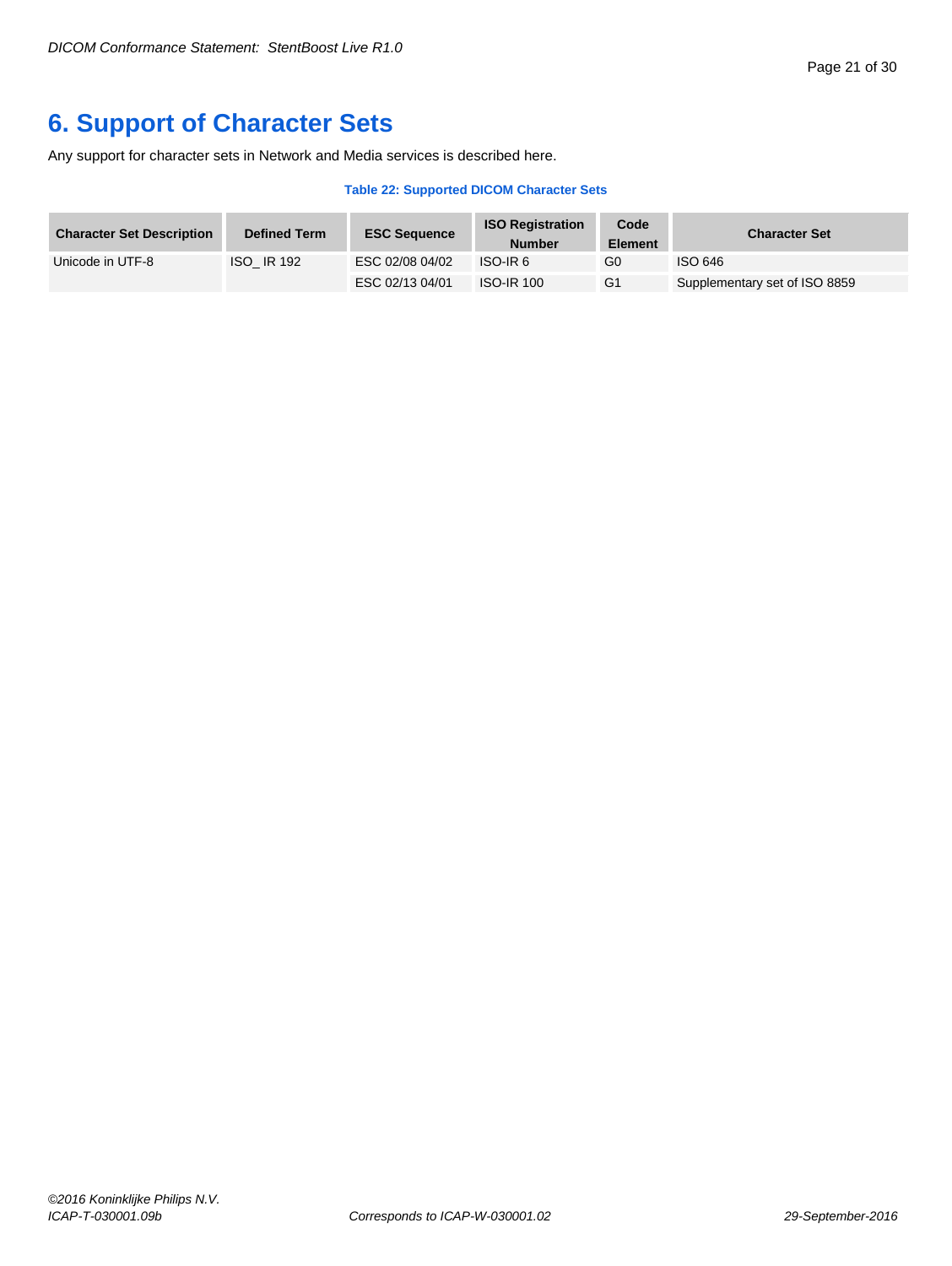# <span id="page-21-0"></span>**7. Security**

# <span id="page-21-1"></span>**7.1. Security Profiles**

#### <span id="page-21-2"></span>**7.1.1. Security use Profiles**

Not applicable

#### <span id="page-21-3"></span>**7.1.2. Security Transport Connection Profiles**

Secure communication is a "mode of operation" supported by the implementation of the DICOM Basic TLS Secure Transport Connection Profile [DICOM]. This functionality will be used by the nodes, which can authenticate each other before they exchange DICOM information. For secure communication StentBoost Live 1.0 uses the protocols TLS 1.0, TLS 1.1, TLS 1.2 and SSL 3.0 which provides message authentication, integrity, confidentiality, and replay protection. Confidentiality is optional and can be controlled by the encryption settings. Within these protocols StentBoost Live 1.0 supports the following Cipher Suites\*:

- TLS\_ECDHE\_RSA\_WITH\_AES\_256\_CBC\_SHA384\_P256
- TLS\_ECDHE\_RSA\_WITH\_AES\_256\_CBC\_SHA384\_P384
- TLS\_ECDHE\_RSA\_WITH\_AES\_128\_CBC\_SHA256\_P256
- TLS\_ECDHE\_RSA\_WITH\_AES\_128\_CBC\_SHA256\_P384
- TLS\_ECDHE\_RSA\_WITH\_AES\_256\_CBC\_SHA\_P256
- TLS\_ECDHE\_RSA\_WITH\_AES\_256\_CBC\_SHA\_P384
- TLS\_ECDHE\_RSA\_WITH\_AES\_128\_CBC\_SHA\_P256
- TLS\_ECDHE\_RSA\_WITH\_AES\_128\_CBC\_SHA\_P384
- TLS\_DHE\_RSA\_WITH\_AES\_256\_GCM\_SHA384
- TLS\_DHE\_RSA\_WITH\_AES\_128\_GCM\_SHA256
- TLS\_DHE\_RSA\_WITH\_AES\_256\_CBC\_SHA
- TLS\_DHE\_RSA\_WITH\_AES\_128\_CBC\_SHA
- TLS\_RSA\_WITH\_AES\_256\_GCM\_SHA384
- TLS\_RSA\_WITH\_AES\_128\_GCM\_SHA256
- TLS\_RSA\_WITH\_AES\_256\_CBC\_SHA256
- TLS\_RSA\_WITH\_AES\_128\_CBC\_SHA256
- TLS\_RSA\_WITH\_AES\_256\_CBC\_SHA
- TLS\_RSA\_WITH\_AES\_128\_CBC\_SHA
- TLS\_ECDHE\_ECDSA\_WITH\_AES\_256\_GCM\_SHA384\_P384
- TLS\_ECDHE\_ECDSA\_WITH\_AES\_128\_GCM\_SHA256\_P256
- TLS\_ECDHE\_ECDSA\_WITH\_AES\_128\_GCM\_SHA256\_P384
- TLS\_ECDHE\_ECDSA\_WITH\_AES\_256\_CBC\_SHA384\_P384
- TLS\_ECDHE\_ECDSA\_WITH\_AES\_128\_CBC\_SHA256\_P256
- TLS\_ECDHE\_ECDSA\_WITH\_AES\_128\_CBC\_SHA256\_P384
- TLS\_ECDHE\_ECDSA\_WITH\_AES\_256\_CBC\_SHA\_P256
- TLS\_ECDHE\_ECDSA\_WITH\_AES\_256\_CBC\_SHA\_P384
- TLS\_ECDHE\_ECDSA\_WITH\_AES\_128\_CBC\_SHA\_P256
- TLS\_ECDHE\_ECDSA\_WITH\_AES\_128\_CBC\_SHA\_P384
- TLS\_DHE\_DSS\_WITH\_AES\_256\_CBC\_SHA256
- TLS\_DHE\_DSS\_WITH\_AES\_128\_CBC\_SHA256
- TLS\_DHE\_DSS\_WITH\_AES\_256\_CBC\_SHA
- TLS\_DHE\_DSS\_WITH\_AES\_128\_CBC\_SHA
- TLS\_RSA\_WITH\_3DES\_EDE\_CBC\_SHA
- TLS\_DHE\_DSS\_WITH\_3DES\_EDE\_CBC\_SHA
- TLS\_RSA\_WITH\_NULL\_SHA256\*\*
- TLS\_RSA\_WITH\_NULL\_SHA\*\*

\*not every cipher suite is supported by every protocol \*\*NULL cipher, does not provide encryption. For authentication only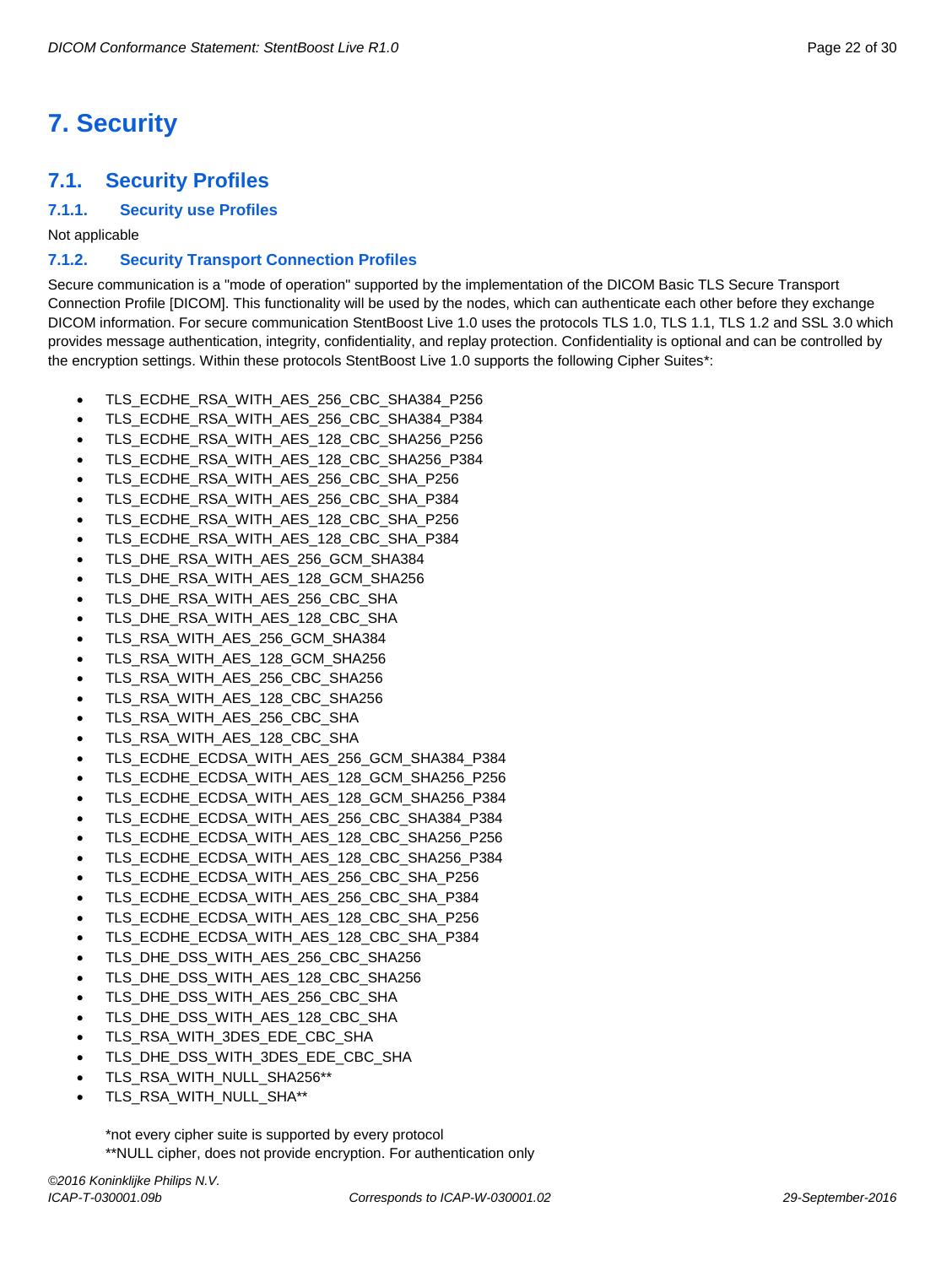The StentBoost Live 1.0 supports X.509 certificates. The following TLS Certification checks will be done (TLS Handshake). The machine (either server or client) that will send its certificate will:

- Choose the certificate according to Common Name (CN) value in the Subject-field.
- This name is case-sensitive. All present certificates should have unique CN names.

The server verifies:

- That the client certificate is a X.509 certificate which is not tampered with
- That the client certificate is in the list of trusted certificates
- That the client certificate is not expired (present time is between "Valid From" and "Valid To" fields of the X.509 certificate)
- That the client certificate has the correct purpose (at least the Client Authentication purpose)

The client verifies:

- That the server certificate is a X.509 certificate which is not tampered with
- That the server certificate is in the list of trusted certificates
- That the server certificate is not expired (present time is between "Valid From" and "Valid To" fields of the X.509 certificate)
- That the server certificate has the correct purpose (at least Server Authentication purpose)

No verification is done on:

- Revocation of certificates
- Limiting the connection to a limited set of IP-addresses

Node authentication with or without encryption is only possible when both nodes have:

- An access to their own private keys
- An access to a copy of the certificate of the other node containing its public key

The StentBoost Live 1.0 reads certificates from the OS provided certificate stores. The client certificates are read from the currently logged in user store. The server certificates are read from the machine store. It is the responsibility of the Hospital to setup and maintain the certificate stores. This includes the removal of revoked certificates and certificate updates prior to their expiration. Since neither X.500 directories, neither Lightweight Directory Access Protocol (LDAP) nor Certificate Revocation Lists (CRLs) are supported, the whole certificate chain needs to be replaced after a security breach.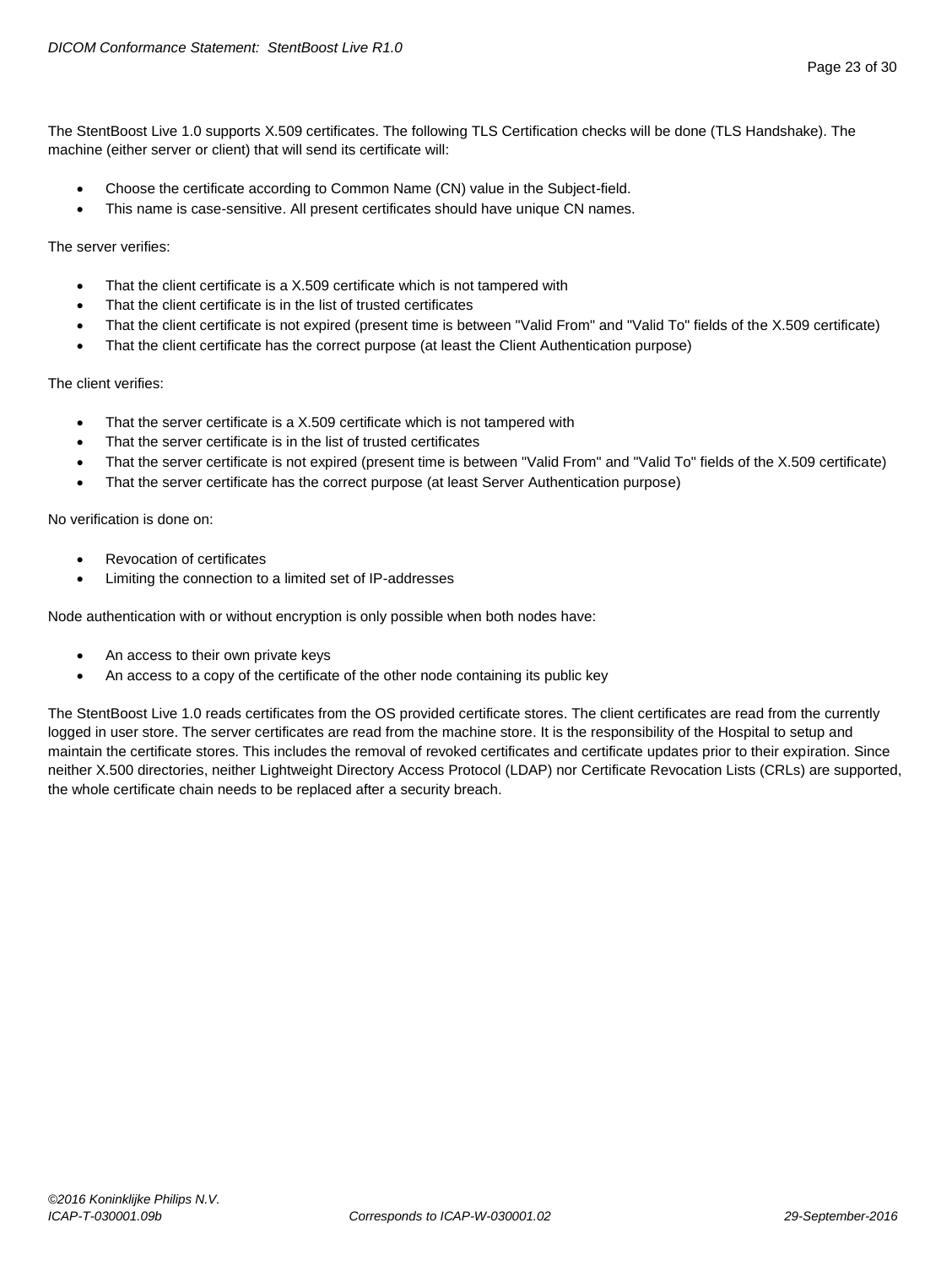The following figure presents the message flow of TLS handshake supported.



**Figure 8: Message flow of TLS handshake**

#### <span id="page-23-0"></span>**7.1.3. Digital Signature Profiles**

Not applicable

#### <span id="page-23-1"></span>**7.1.4. Media Storage Security Profiles**

Not applicable

### <span id="page-23-2"></span>**7.1.5. Attribute Confidentiality Profiles**

Not applicable

### <span id="page-23-3"></span>**7.1.6. Network Address Management Profiles**

Not applicable

### <span id="page-23-4"></span>**7.1.7. Time Synchronization Profiles**

StentBoost Live 1.0 conforms to the IHE CT Profile. It is possible to synchronize time with the NTP Timeserver using serviceability. The NTP Timeserver is an element of Hospital Infrastructure.

### <span id="page-23-5"></span>**7.1.8. Application Configuration Management Profiles**

Not applicable

.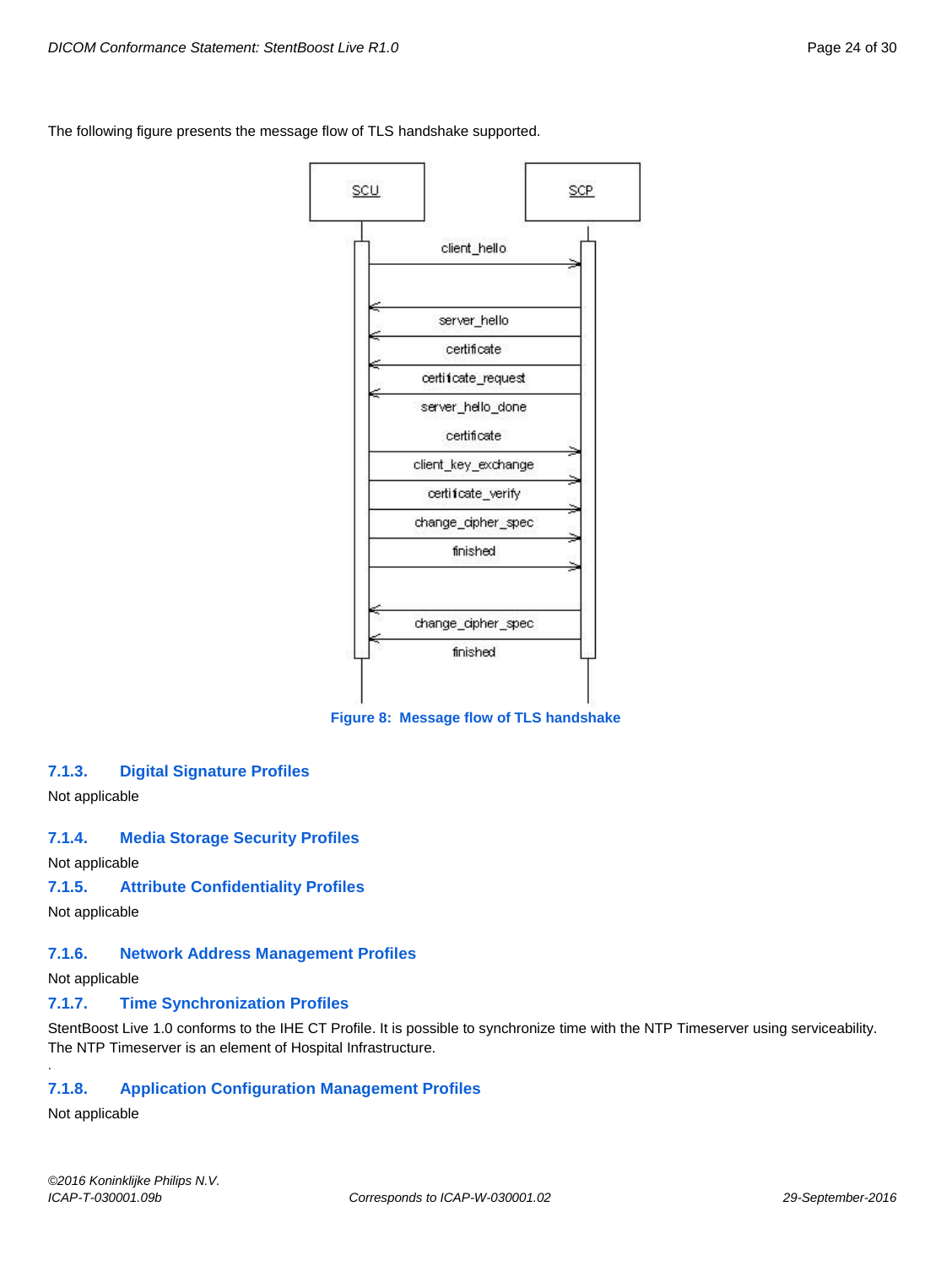#### <span id="page-24-0"></span>**7.1.9. Audit Trail Profiles**

The Audit Trail Component is a component of StentBoost Live 1.0 and can create messages according to the ATNA, IHE defined standard. Actors are information systems or components of information systems that produce, manage, or act on categories of information required by operational activities in the enterprise. The Audit Trail Component allows security officers in an institution to audit activities, to detect non-compliant behavior in the enterprise, and to facilitate detection of improper creation, access, modification and deletion of Protected Health Information (PHI), where PHI data is considered as information records (Registration, Order, Study/Procedure, Reports and to a lesser degree Images/Presentation States), and not the flow of information between the systems. This includes information exported to and imported from every secured node in the "secured domain".

The messages will be created and sent to a syslog server according to the syslog protocol. The time that is used will be the local time of the system which is synchronized with the NTP Time Server. The timeserver and syslog server are elements of the Hospital infrastructure. The following messages will be created and sent to a central Audit Record Repository

- Application Activity
- Begin Transferring DICOM Instances
- DICOM Instances Transferred
- Security Alert
- User Authentication
- DICOM Instances Accessed

# <span id="page-24-1"></span>**7.2. Association Level Security**

The StentBoost Live 1.0 accepts associations from unknown AEs but only for Storage commit N-Event-Report. If StentBoost Live 1.0 is configured to use secure mode, then the incoming associations (for StentBoost Live 1.0 as SCP) should follow secure mode.

# <span id="page-24-2"></span>**7.3. Application Level Security**

The StentBoost Live 1.0 allows the use of either a conventional (non-secure) DICOM communication or a secure DICOM communication based on the Transport Layer Security (TLS) protocol and Security Sockets Layer (SSL) if configured, the StentBoost Live 1.0 supports security

Measures for:

- Secure authentication of a node
- Integrity and confidentiality of transmitted data
- Replay protection
- Generation of audit trail records
- Access control and user authentication.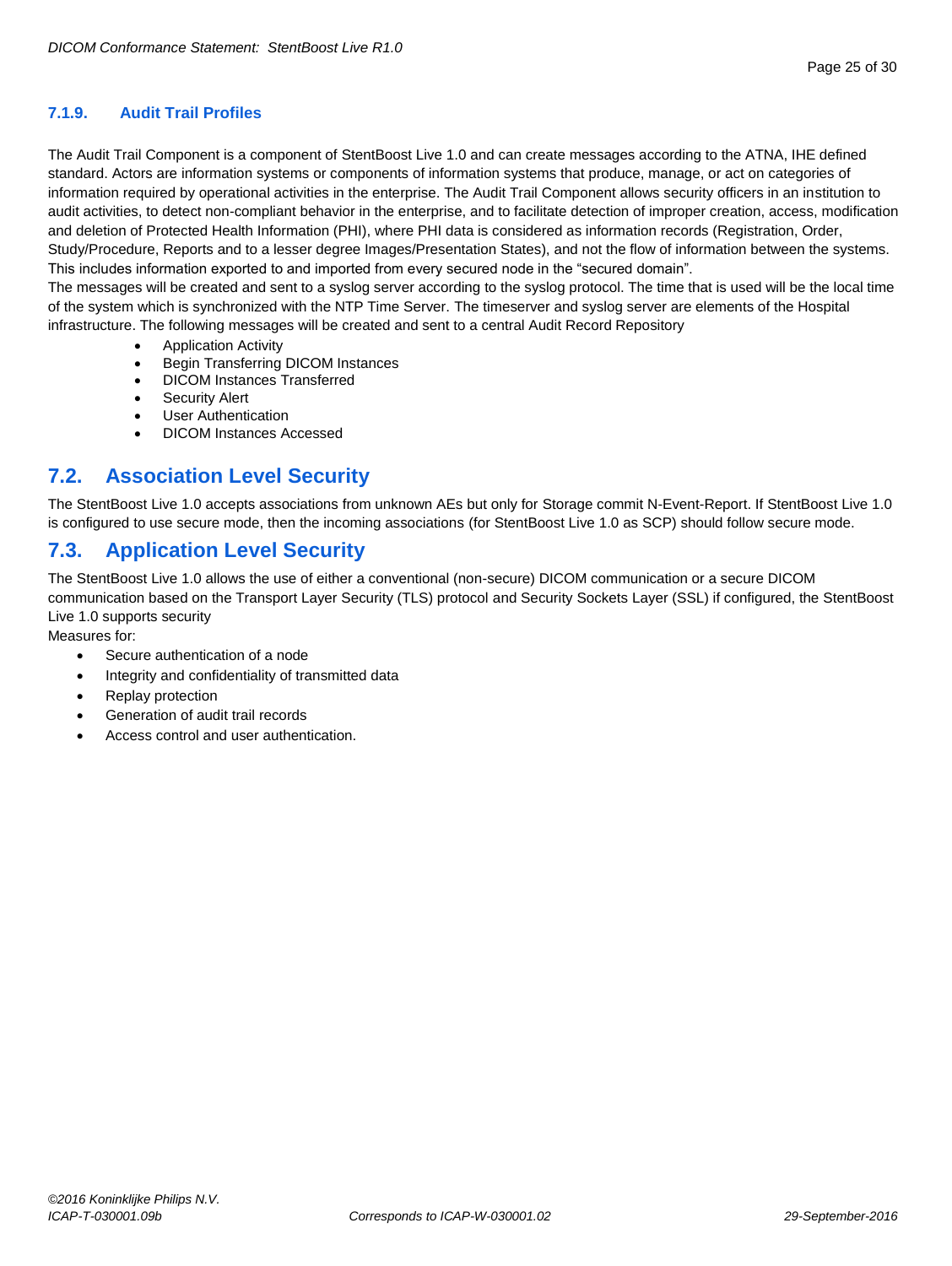# <span id="page-25-0"></span>**8. Annexes of application "StentBoost Live"**

# <span id="page-25-1"></span>**8.1. IOD Contents**

### <span id="page-25-2"></span>**8.1.1. Created SOP Instance**

This section specifies each IOD created by this application and specifies the content for each IOD created (including private IODs). For each attribute in the IOD the following information is supplied:

- Attribute name
- Tag
- VR Value representation
- Value specifies possible values
- Presence of value specifies if attribute is always present or only under specific conditions
- Source of value specifies the source of the value
- Comment gives additional information on the attribute

Abbreviations used in the IOD tables for the column "Presence of Module" are:

| ALWAYS             | The module is always present.                 |
|--------------------|-----------------------------------------------|
| <b>CONDITIONAL</b> | The module is used under specified condition. |

Abbreviations used in the Module table for the column "Presence of Value" are:

| ALWAYS | The attribute is always present with a value.                                                       |
|--------|-----------------------------------------------------------------------------------------------------|
| EMPTY  | The attribute is always present without any value. (attribute sent zero length)                     |
| VNAP   | The attribute is always present and its Value is Not Always Present.                                |
|        | (attribute sent zero length if no value is present)                                                 |
| ANAP   | The attribute is present under specified condition $-$ if present then it will always have a value. |

The abbreviations used in the Module table for the column "Source" are:

| <b>AUTO</b>     | The attribute value is generated automatically.                                    |
|-----------------|------------------------------------------------------------------------------------|
| <b>CONFIG</b>   | The attribute value source is a configurable parameter.                            |
| <b>COPY</b>     | The attribute value source is another SOP instance.                                |
| <b>FIXED</b>    | The attribute value is hard-coded in the application.                              |
| <b>IMPLICIT</b> | The attribute value source is a user-implicit setting.                             |
| <b>MPPS</b>     | The attribute value is the same as that use for Modality Performed Procedure Step. |
| <b>MWL</b>      | The attribute value source is a Modality Worklist.                                 |
| <b>USER</b>     | The attribute value source is explicit user input.                                 |

#### <span id="page-25-3"></span>**8.1.1.1. List of created SOP Classes**

#### **Table 23: List of created SOP Classes**

| <b>SOP Class Name</b>                                           | <b>SOP Class UID</b>        |
|-----------------------------------------------------------------|-----------------------------|
| Secondary Capture Image Storage SOP Class                       | 1.2.840.10008.5.1.4.1.1.7   |
| Multiframe True Color Secondary Capture Image Storage SOP Class | 1.2.840.10008.5.1.4.1.1.7.4 |

#### <span id="page-25-4"></span>**8.1.1.2. Secondary Capture Image Storage SOP Class**

#### **Table 24 :IOD of Created Secondary Capture Image Storage SOP Class Instances**

|         | <b>Information Entity</b> | <b>Module</b>         | <b>Presence Of Module</b> |
|---------|---------------------------|-----------------------|---------------------------|
| Patient |                           | <b>Patient Module</b> | ALWAYS                    |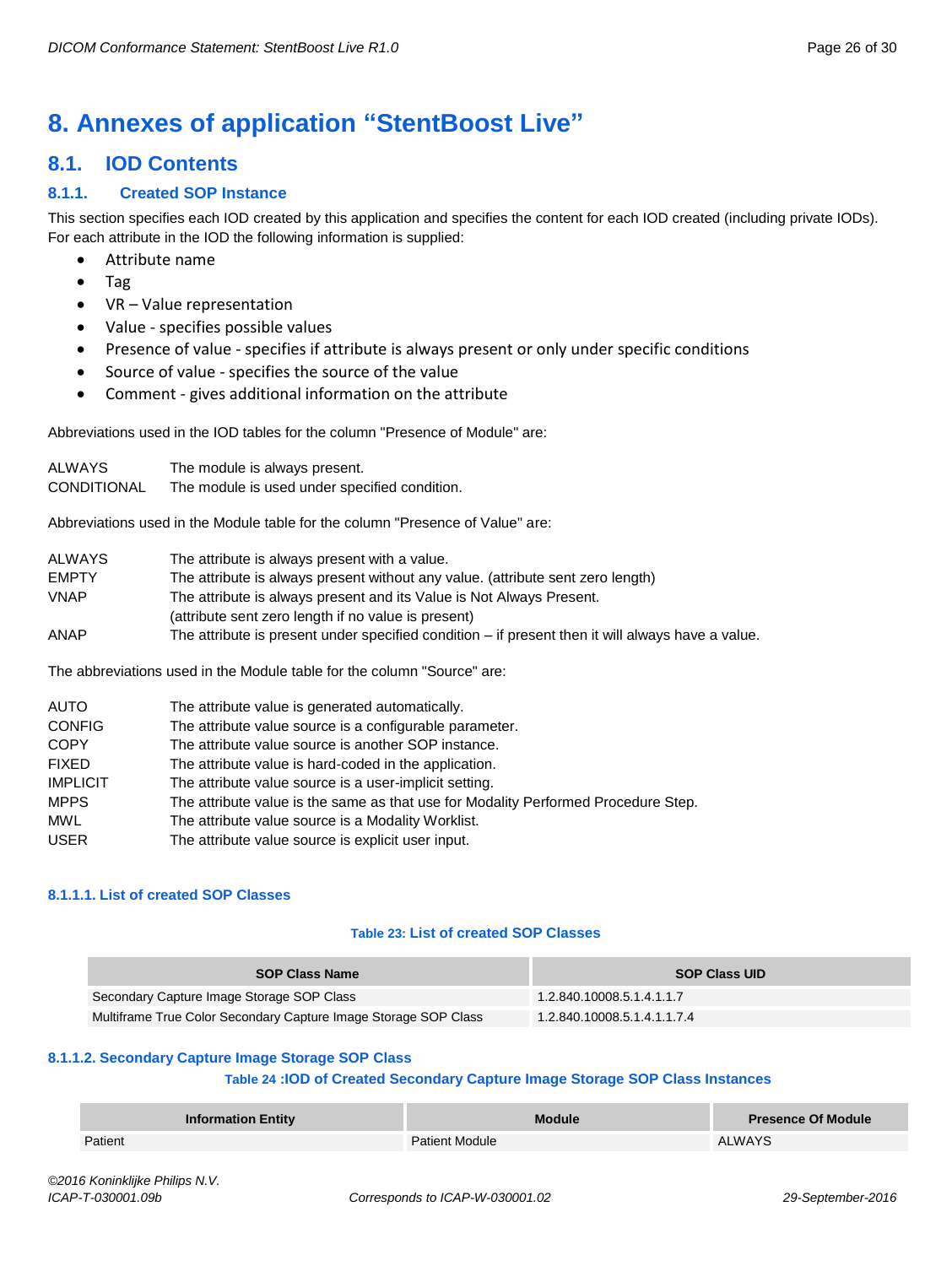#### Page 27 of 30

| Study         | <b>General Study Module</b>     | ALWAYS |
|---------------|---------------------------------|--------|
| <b>Series</b> | <b>General Series Module</b>    | ALWAYS |
|               | <b>SC Equipment Module</b>      | ALWAYS |
| Equipment     | <b>General Equipment Module</b> | ALWAYS |
| Image         | General Image Module            | ALWAYS |
|               | Image Pixel Module              | ALWAYS |
|               | SOP Common Module               | ALWAYS |

#### **Table 25: Patient Module**

| <b>Attribute Name</b> | Tag       | <b>VR</b> | Value | <b>Presence of Value</b> | <b>Source</b> | <b>Comment</b>             |
|-----------------------|-----------|-----------|-------|--------------------------|---------------|----------------------------|
| Patient's Name        | 0010,0010 | <b>PN</b> |       | <b>ALWAYS</b>            | <b>COPY</b>   | Obtained from X-Ray System |
| Patient ID            | 0010.0020 | LO        |       | <b>ALWAYS</b>            | <b>COPY</b>   | Obtained from X-Ray System |
| Patient's Birth Date  | 0010,0030 | DA        |       | <b>ALWAYS</b>            | <b>COPY</b>   | Obtained from X-Ray System |
| Patient's Sex         | 0010,0040 | <b>CS</b> |       | <b>ALWAYS</b>            | <b>COPY</b>   | Obtained from X-Ray System |

#### **Table 26: General Study Module**

| <b>Attribute Name</b>         | Tag       | <b>VR</b> | Value | <b>Presence of Value</b> | <b>Source</b> | <b>Comment</b>             |
|-------------------------------|-----------|-----------|-------|--------------------------|---------------|----------------------------|
| <b>Study Date</b>             | 0008,0020 | DA        |       | <b>ALWAYS</b>            | <b>COPY</b>   | Obtained from X-Ray System |
| Study Time                    | 0008,0030 | <b>TM</b> |       | <b>ALWAYS</b>            | <b>COPY</b>   | Obtained from X-Ray System |
| <b>Accession Number</b>       | 0008.0050 | <b>SH</b> |       | <b>ALWAYS</b>            | <b>COPY</b>   | Obtained from X-Ray System |
| Referring Physician's<br>Name | 0008.0090 | <b>PN</b> |       | <b>ALWAYS</b>            | COPY          | Obtained from X-Ray System |
| Study Instance UID            | 0020.000D | UI        |       | <b>ALWAYS</b>            | <b>COPY</b>   | Obtained from X-Ray System |
| Study ID                      | 0020.0010 | <b>SH</b> |       | <b>ALWAYS</b>            | <b>COPY</b>   | Obtained from X-Ray System |

#### **Table 27: General Series Module**

| <b>Attribute Name</b> | Tag       | <b>VR</b> | Value | <b>Presence of Value</b> | Source       | Comment                    |
|-----------------------|-----------|-----------|-------|--------------------------|--------------|----------------------------|
| Modality              | 0008.0060 | CS        | XA    | <b>ALWAYS</b>            | <b>FIXED</b> |                            |
| Series Instance UID   | 0020.000E | UI        |       | <b>ALWAYS</b>            | <b>AUTO</b>  |                            |
| Series Number         | 0020.0011 | <b>IS</b> |       | <b>ALWAYS</b>            | <b>COPY</b>  | Obtained from X-Ray System |

#### **Table 28 : General Equipment Module**

| <b>Attribute Name</b> | Tag       | <b>VR</b> | Value          | <b>Presence of Value</b> | <b>Source</b> | Comment |
|-----------------------|-----------|-----------|----------------|--------------------------|---------------|---------|
| Manufacturer          | 0008.0070 | LC        | <b>Philips</b> | <b>VNAP</b>              | <b>FIXED</b>  |         |

#### **Table 29 : SC Equipment Module**

| <b>Attribute Name</b> | Tag       | <b>VR</b> | Value      | <b>Presence of Value</b> | Source | Comment |
|-----------------------|-----------|-----------|------------|--------------------------|--------|---------|
| Modality              | 0008.0060 | СS        | XА         | <b>ALWAYS</b>            | FIXED  |         |
| Conversion Type       | 0008.0064 | СS        | <b>WSD</b> | <b>ALWAYS</b>            | FIXED  |         |

#### **Table 30: General Image Module**

| <b>VR</b><br>Value<br>Attrih<br><b>ute Name</b><br>Tag | <b>Presence of</b><br>Source<br>:omment<br>Value |
|--------------------------------------------------------|--------------------------------------------------|
|--------------------------------------------------------|--------------------------------------------------|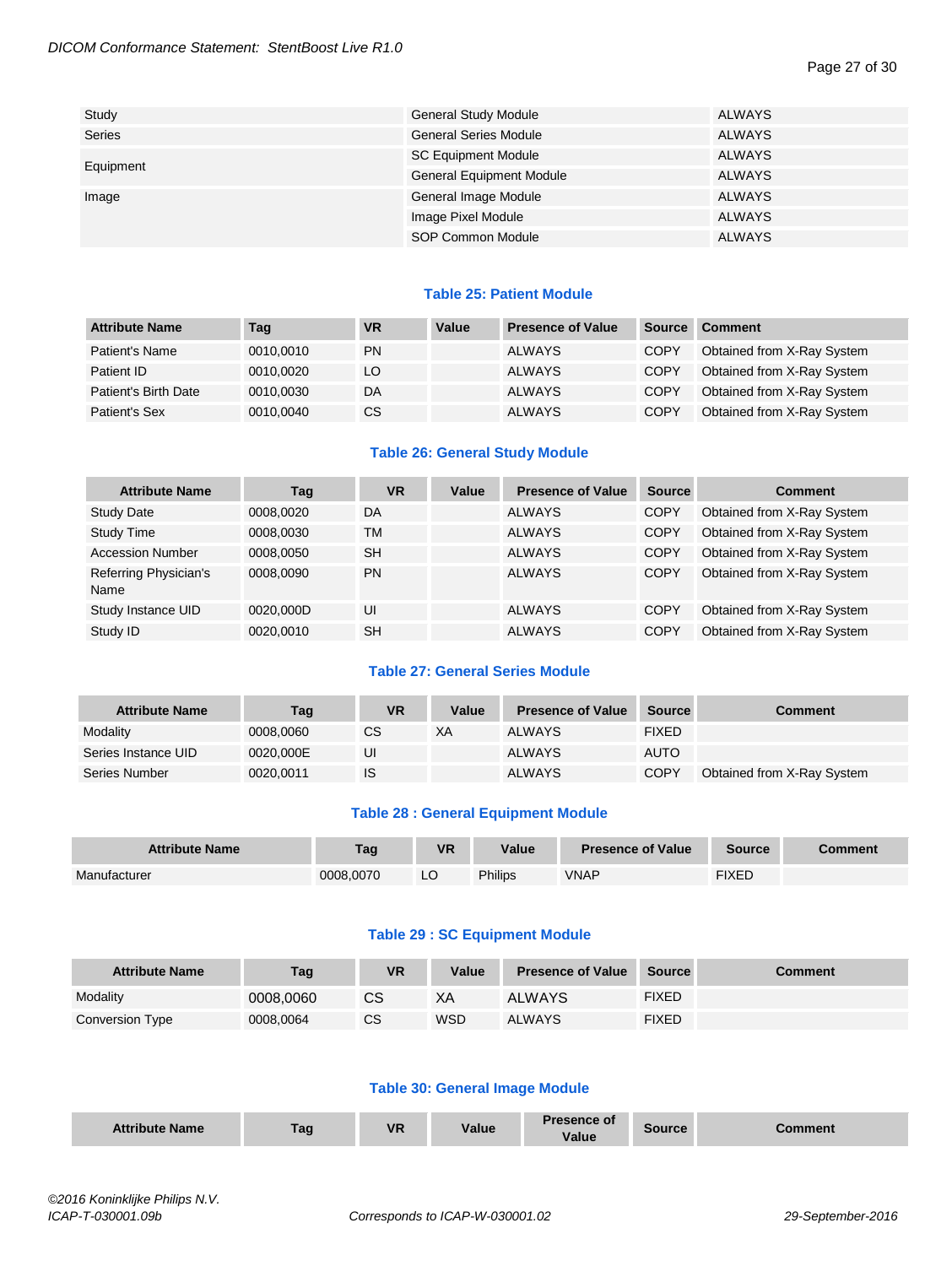| Instance Number            | 0020,0013 | IS        |                                     | <b>ALWAYS</b> | AUTO         |  |
|----------------------------|-----------|-----------|-------------------------------------|---------------|--------------|--|
| <b>Patient Orientation</b> | 0020.0020 | CS        |                                     | <b>EMPTY</b>  | <b>FIXED</b> |  |
| Burned in Annotation       | 0028,0301 | CS        | <b>NO</b>                           | <b>ALWAYS</b> | <b>FIXED</b> |  |
| Image Type                 | 0008,0008 | <b>CS</b> | <b>DERIVED\SE</b><br><b>CONDARY</b> | ALWAYS        | AUTO         |  |

#### **Table 31: Image Pixel Module**

| <b>Attribute Name</b>       | Tag       | <b>VR</b> | Value          | <b>Presence of Value</b> | <b>Source</b> | <b>Comment</b> |
|-----------------------------|-----------|-----------|----------------|--------------------------|---------------|----------------|
| Samples per Pixel           | 0028.0002 | US.       | 3              | <b>ALWAYS</b>            | <b>FIXED</b>  |                |
| Photometric Interpretation  | 0028,0004 | <b>CS</b> | <b>RGB</b>     | <b>ALWAYS</b>            | <b>AUTO</b>   |                |
| <b>Planar Configuration</b> | 0028,0006 | <b>US</b> | $\mathbf{0}$   | <b>ALWAYS</b>            | <b>FIXED</b>  |                |
| Rows                        | 0028.0010 | US.       |                | <b>ALWAYS</b>            | <b>AUTO</b>   |                |
| Columns                     | 0028.0011 | US.       |                | <b>ALWAYS</b>            | <b>AUTO</b>   |                |
| <b>Bits Allocated</b>       | 0028.0100 | US.       | 8              | <b>ALWAYS</b>            | <b>FIXED</b>  |                |
| <b>Bits Stored</b>          | 0028,0101 | US.       | 8              | <b>ALWAYS</b>            | <b>FIXED</b>  |                |
| High Bit                    | 0028,0102 | <b>US</b> | $\overline{7}$ | <b>ALWAYS</b>            | <b>FIXED</b>  |                |
| <b>Pixel Representation</b> | 0028.0103 | US.       | $\mathbf{0}$   | <b>ALWAYS</b>            | <b>FIXED</b>  |                |
| Pixel Data                  | 7FE0.0010 | OW/OB     |                | <b>ALWAYS</b>            | <b>AUTO</b>   |                |

#### **Table 32: SOP Common Module**

| <b>Attribute Name</b>  | Tag       | <b>VR</b> | Value                     | <b>Presence of Value</b> | <b>Source</b> | Comment |
|------------------------|-----------|-----------|---------------------------|--------------------------|---------------|---------|
| Specific Character Set | 0008,0005 | <b>CS</b> | <b>ISO IR 192</b>         | <b>ALWAYS</b>            | <b>FIXED</b>  |         |
| Instance Creation Date | 0008.0012 | DA        |                           | <b>ALWAYS</b>            | <b>AUTO</b>   |         |
| Instance Creation Time | 0008,0013 | <b>TM</b> |                           | <b>ALWAYS</b>            | <b>AUTO</b>   |         |
| SOP Class UID          | 0008.0016 | UI        | 1.2.840.10008.5.1.4.1.1.7 | ALWAYS                   | <b>FIXED</b>  |         |
| SOP Instance UID       | 0008.0018 | UI        |                           | <b>ALWAYS</b>            | <b>AUTO</b>   |         |
| Instance Number        | 0020.0013 | <b>IS</b> |                           | <b>ALWAYS</b>            | <b>AUTO</b>   |         |

### <span id="page-27-0"></span>**8.1.1.3. Multiframe True Color Secondary Capture Image Storage SOP Class Table 33: IOD of Created Multiframe True Color Secondary Capture Image Storage SOP Class Instances**

| <b>Information Entity</b> | <b>Module</b>                        | <b>Presence Of Module</b> |
|---------------------------|--------------------------------------|---------------------------|
| Patient                   | <b>Patient Module</b>                | ALWAYS                    |
| Study                     | <b>General Study Module</b>          | <b>ALWAYS</b>             |
| <b>Series</b>             | <b>General Series Module</b>         | <b>ALWAYS</b>             |
| Equipment                 | <b>SC Equipment Module</b>           | <b>ALWAYS</b>             |
|                           | <b>General Equipment Module</b>      | ALWAYS                    |
| Image                     | General Image Module                 | ALWAYS                    |
|                           | Image Pixel Module                   | <b>ALWAYS</b>             |
|                           | Cine Module                          | <b>CONDITIONAL</b>        |
|                           | Multi-Frame Module                   | <b>ALWAYS</b>             |
|                           | Multi-Frame Functional Groups Module | <b>USER OPTION</b>        |
|                           | SC Multi-frame Image Module          | <b>ALWAYS</b>             |
|                           | SOP Common Module                    | <b>ALWAYS</b>             |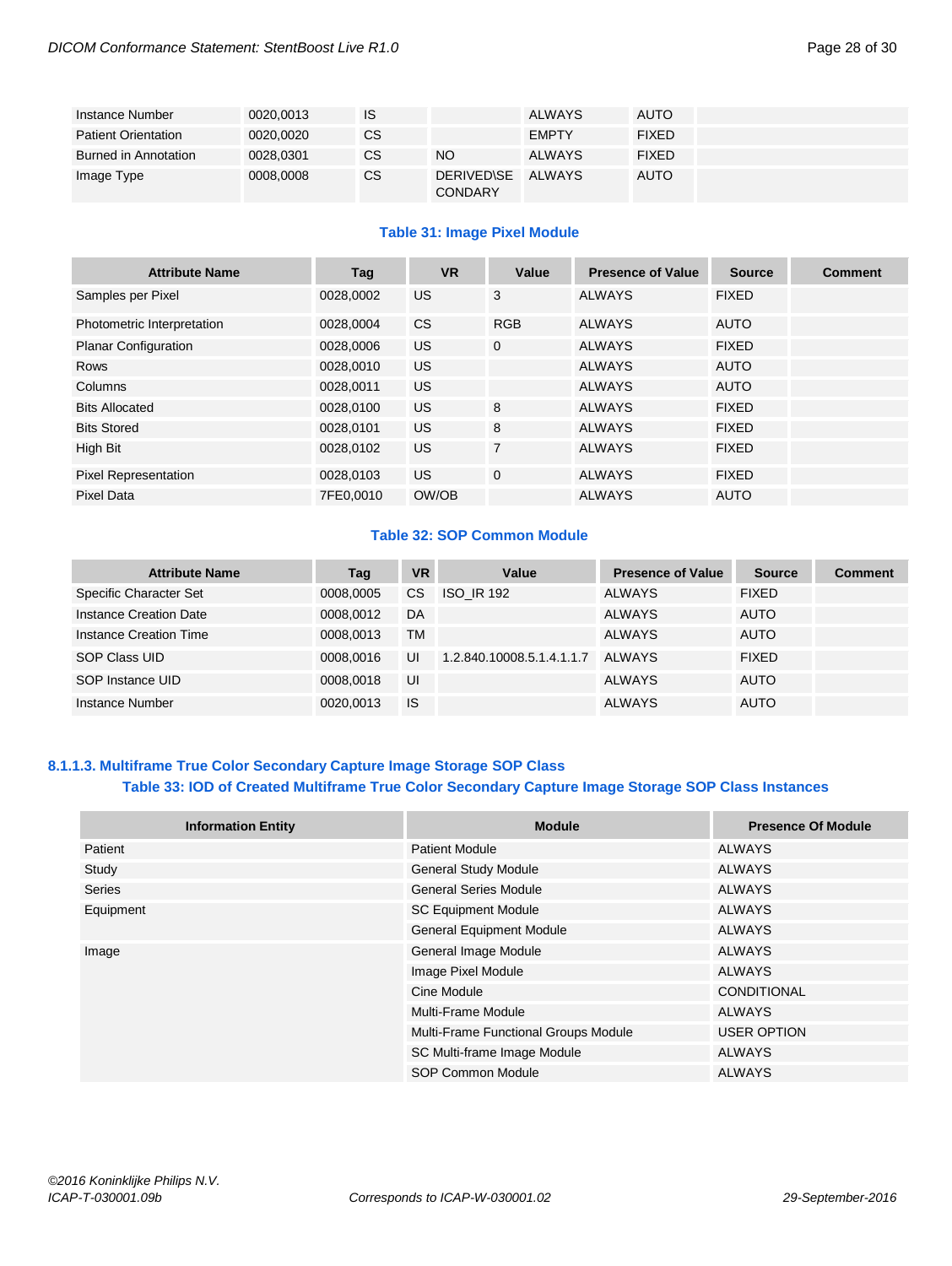#### **Table 34: Patient Module**

| <b>Attribute Name</b> | Tag       | <b>VR</b> | Value | <b>Presence of Value</b> | Source      | <b>Comment</b>             |
|-----------------------|-----------|-----------|-------|--------------------------|-------------|----------------------------|
| Patient's Name        | 0010.0010 | PN        |       | <b>ALWAYS</b>            | <b>COPY</b> | Obtained from X-Ray system |
| Patient ID            | 0010.0020 | LO        |       | <b>ALWAYS</b>            | <b>COPY</b> | Obtained from X-Ray system |
| Patient's Birth Date  | 0010.0030 | DA        |       | <b>ALWAYS</b>            | <b>COPY</b> | Obtained from X-Ray system |
| Patient's Sex         | 0010.0040 | СS        | F.M.O | <b>ALWAYS</b>            | <b>COPY</b> | Obtained from X-Ray system |

#### **Table 35: General Study Module**

| <b>Attribute Name</b>      | Taq       | <b>VR</b> | Value | <b>Presence of</b><br>Value | <b>Source</b> | Comment                    |
|----------------------------|-----------|-----------|-------|-----------------------------|---------------|----------------------------|
| <b>Study Date</b>          | 0008,0020 | DA        |       | <b>ALWAYS</b>               | <b>COPY</b>   | Obtained from X-Ray system |
| Study Time                 | 0008.0030 | TM        |       | <b>ALWAYS</b>               | <b>COPY</b>   | Obtained from X-Ray system |
| <b>Accession Number</b>    | 0008.0050 | <b>SH</b> |       | <b>ALWAYS</b>               | <b>COPY</b>   | Obtained from X-Ray system |
| Referring Physician's Name | 0008.0090 | <b>PN</b> |       | <b>ALWAYS</b>               | <b>COPY</b>   | Obtained from X-Ray system |
| Study Instance UID         | 0020.000D | UI        |       | <b>ALWAYS</b>               | <b>COPY</b>   | Obtained from X-Ray system |
| Study ID                   | 0020.0010 | <b>SH</b> |       | <b>ALWAYS</b>               | <b>COPY</b>   | Obtained from X-Ray system |

### **Table 36: General Series Module**

| <b>Attribute Name</b> | Tag       | VR | Value     | <b>Presence of</b><br>Value | <b>Source</b> | <b>Comment</b>             |
|-----------------------|-----------|----|-----------|-----------------------------|---------------|----------------------------|
| Modality              | 0008,0060 | CS | <b>XA</b> | <b>ALWAYS</b>               | <b>FIXED</b>  |                            |
| Series Instance UID   | 0020.000E | UI |           | <b>ALWAYS</b>               | <b>AUTO</b>   |                            |
| Series Number         | 0020,0011 | IS |           | <b>ALWAYS</b>               | <b>COPY</b>   | Obtained from X-Ray system |

#### **Table 37 : SC Equipment Module**

| <b>Attribute Name</b> | Tag       | VR        | Value | <b>Presence of Value</b> | <b>Source</b> | Comment |
|-----------------------|-----------|-----------|-------|--------------------------|---------------|---------|
| Modality              | 0008,0060 | CS        | ХA    | <b>ANAP</b>              | <b>FIXED</b>  |         |
| Conversion Type       | 0008.0064 | <b>CS</b> | WSD   | <b>ALWAYS</b>            | <b>FIXED</b>  |         |

#### **Table 38 : General Equipment Module**

| <b>Attribute Name</b> | Tag       | VR | Value   | <b>Presence of Value</b> | <b>Source</b> | <b>Comment</b> |
|-----------------------|-----------|----|---------|--------------------------|---------------|----------------|
| Manufacturer          | 0008.0070 |    | Philips | <b>VNAP</b>              | FIXED         |                |

#### **Table 39: General Image Module**

| <b>Attribute Name</b>      | Tag       | <b>VR</b> | Value             | Presence of<br>Value | <b>Source</b> | <b>Comment</b> |
|----------------------------|-----------|-----------|-------------------|----------------------|---------------|----------------|
| <b>Content Date</b>        | 0008,0023 | DA        |                   | <b>ALWAYS</b>        | <b>AUTO</b>   |                |
| <b>Content Time</b>        | 0008,0033 | TM        |                   | <b>ALWAYS</b>        | <b>AUTO</b>   |                |
| Instance Number            | 0020,0013 | IS        |                   | <b>ALWAYS</b>        | <b>AUTO</b>   |                |
| <b>Patient Orientation</b> | 0020,0020 | <b>CS</b> |                   | <b>ALWAYS</b>        | <b>FIXED</b>  |                |
| Burned in Annotation       | 0028,0301 | CS        | NO.               | <b>ALWAYS</b>        | <b>FIXED</b>  |                |
| Image Type                 | 0008.0008 | CS        | DERIVED\SECONDARY | <b>ALWAYS</b>        | <b>AUTO</b>   |                |